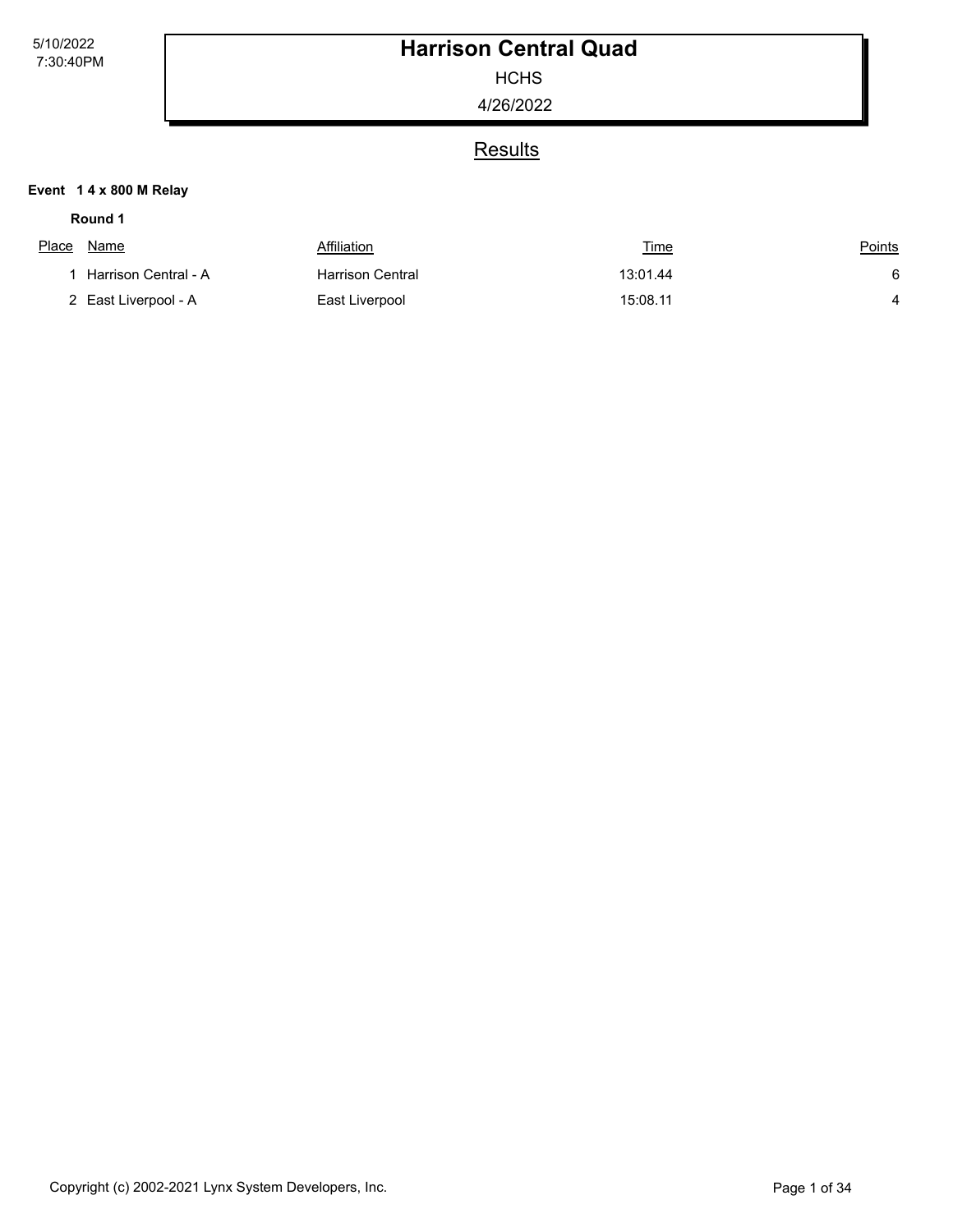**HCHS** 

4/26/2022

### **Results**

#### **Event 2 4 x 800 M Relay**

#### **Round 1**

| <u>Place</u> | Name                  | Affiliation      | <u>Time</u> | <u>Points</u> |
|--------------|-----------------------|------------------|-------------|---------------|
|              | Harrison Central - A  | Harrison Central | 9:36.74     | 6             |
|              | 2 St. Clairsville - A | St. Clairsville  | 11:33.61    |               |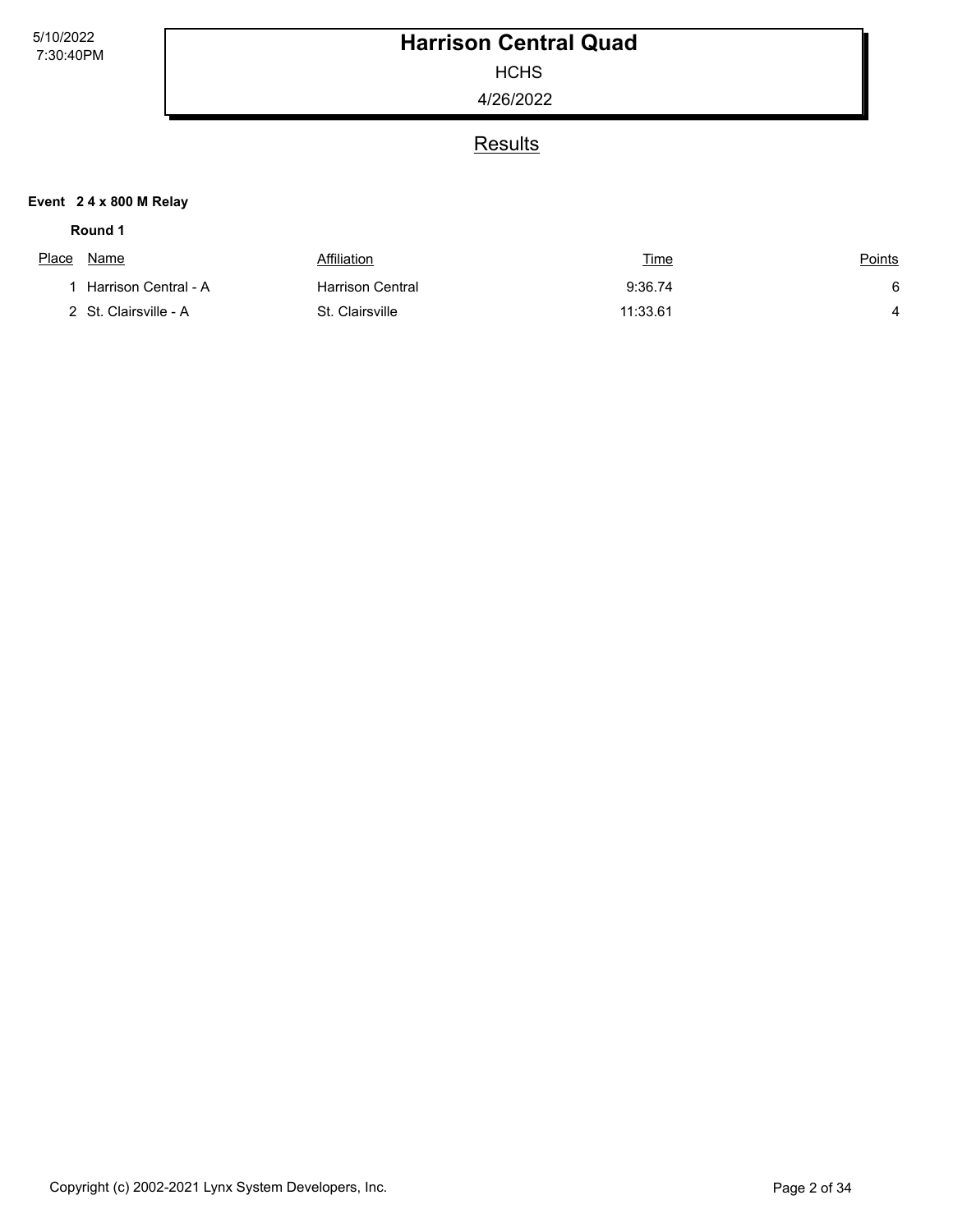**HCHS** 

4/26/2022

### **Results**

#### **Event 3 100 M Hurdles**

| Place | Name                   | Affiliation             | <b>Time</b> | Points         |
|-------|------------------------|-------------------------|-------------|----------------|
|       | 1 Goudy, Grace         | <b>Harrison Central</b> | 17.56       | 6              |
|       | 2 DaRe', Alivia        | St. Clairsville         | 18.71       | 4              |
|       | 3 Shoshi, Arnesa       | <b>Indian Creek</b>     | 18.75       | 3              |
|       | 4 Allgood, Makiyah     | East Liverpool          | 18.93       | $\overline{2}$ |
|       | 5 Applegarth, Angelina | St. Clairsville         | 19.25       |                |
|       | 6 Kovacik, Julena      | <b>Harrison Central</b> | 19.64       |                |
|       | --- Sell, Kambria      | East Liverpool          | <b>NT</b>   |                |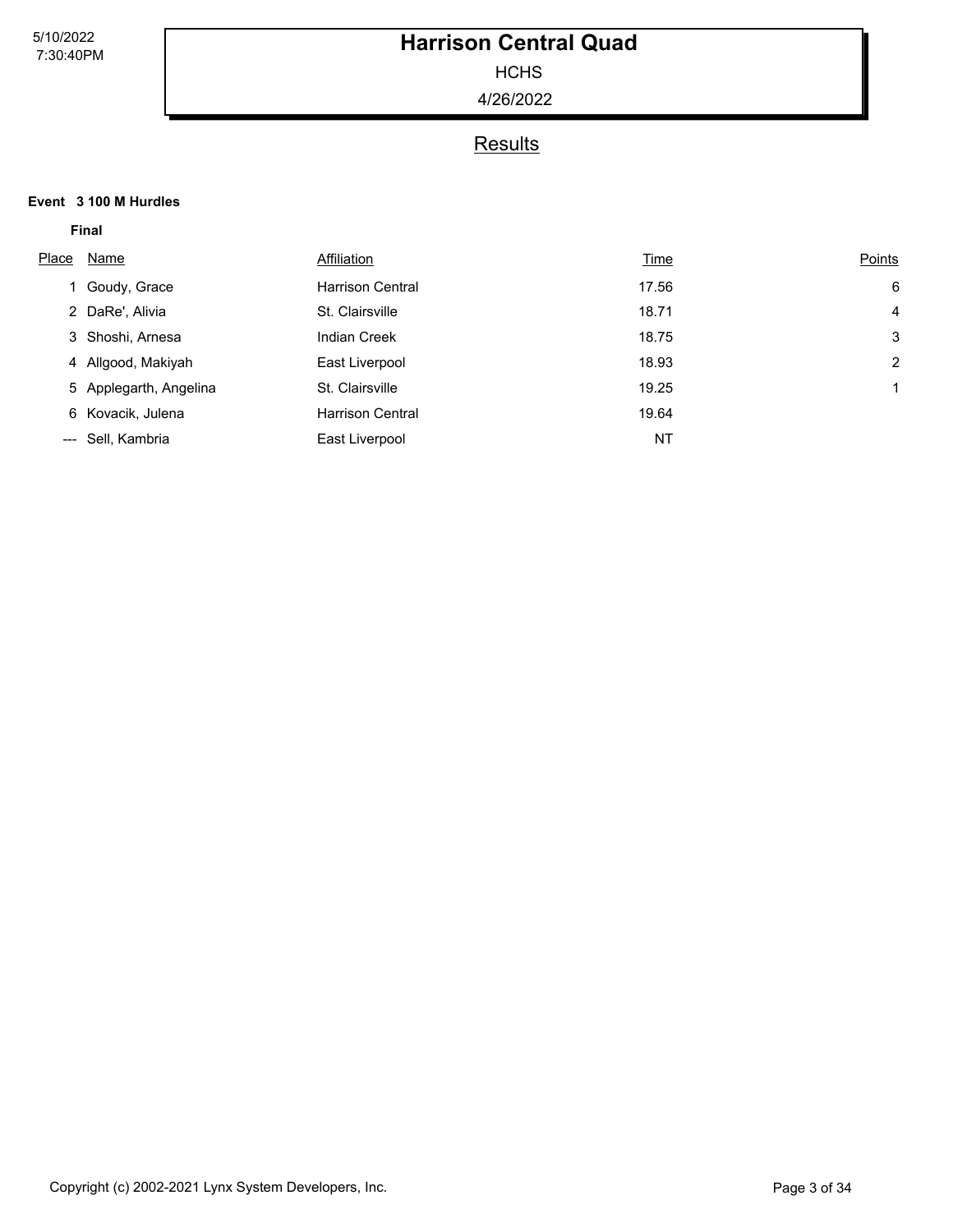**HCHS** 

4/26/2022

### **Results**

#### **Event 4 110 M Hurdles**

| Place | Name           | Affiliation             | <u>Time</u> | <b>Points</b>  |
|-------|----------------|-------------------------|-------------|----------------|
|       | Malcomb, Brent | <b>Harrison Central</b> | 19.28       | 6              |
|       | 2 Gasber, Drew | St. Clairsville         | 19.52       | $\overline{4}$ |
|       | 3 Smith, Tyler | <b>Indian Creek</b>     | 19.67       | 3              |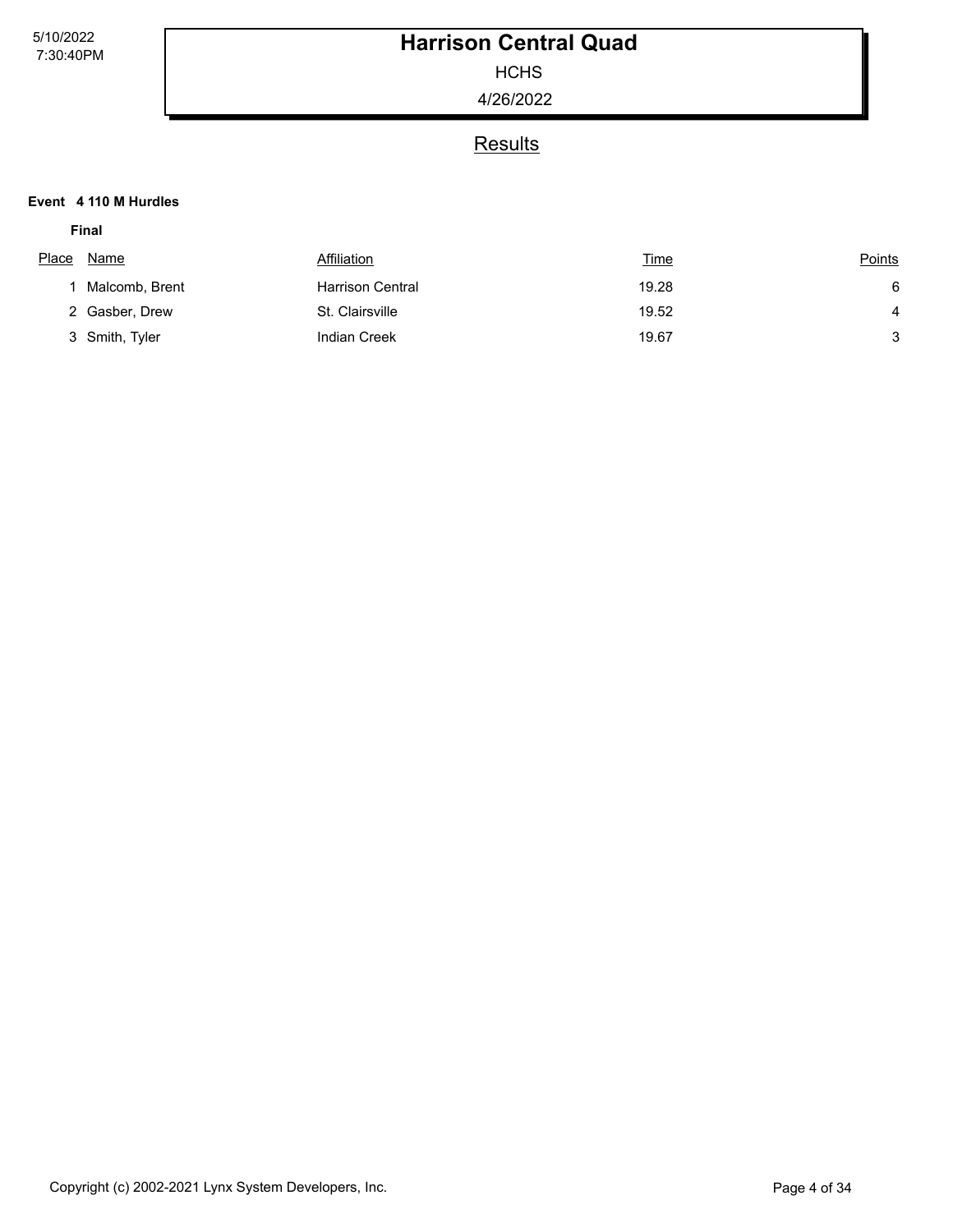**HCHS** 

4/26/2022

## **Results**

#### **Event 5 100 M Dash**

| <b>Place</b> | Name                  | <b>Affiliation</b>      | <u>Time</u> | Points         |
|--------------|-----------------------|-------------------------|-------------|----------------|
|              |                       |                         |             |                |
| 1            | Dombroski, Laili      | St. Clairsville         | 13.57       | 6              |
|              | 2 Andrews, Dacianelle | East Liverpool          | 13.74       | 4              |
|              | 3 Powell, Lauren      | St. Clairsville         | 14.03       | 3              |
|              | 4 Hiles, Jordan       | <b>Indian Creek</b>     | 14.31       | $\overline{c}$ |
|              | 5 Harbold, Kenzie     | <b>Harrison Central</b> | 14.52       | 1              |
| 6            | Smith, TyLynn         | <b>Harrison Central</b> | 14.62       |                |
|              | 7 Ruiz, Nahia         | <b>Harrison Central</b> | 14.76       |                |
| 8            | Rawson, Allison       | <b>Indian Creek</b>     | 14.78       |                |
| 9            | Stock, Ashlynn        | St. Clairsville         | 14.88       |                |
| 9            | DaRe', Alivia         | St. Clairsville         | 14.88       |                |
| 11           | Daubenmeyer, Claire   | St. Clairsville B       | 14.94       |                |
| 12           | Bender, Maddy         | <b>Harrison Central</b> | 15.00       |                |
| 13           | Doan, Hailey          | <b>Indian Creek</b>     | 15.31       |                |
|              | 14 Miller, Shelby     | <b>Indian Creek</b>     | 15.41       |                |
| 15           | Elliot, Hayden        | <b>Harrison Central</b> | 15.56       |                |
|              |                       |                         |             |                |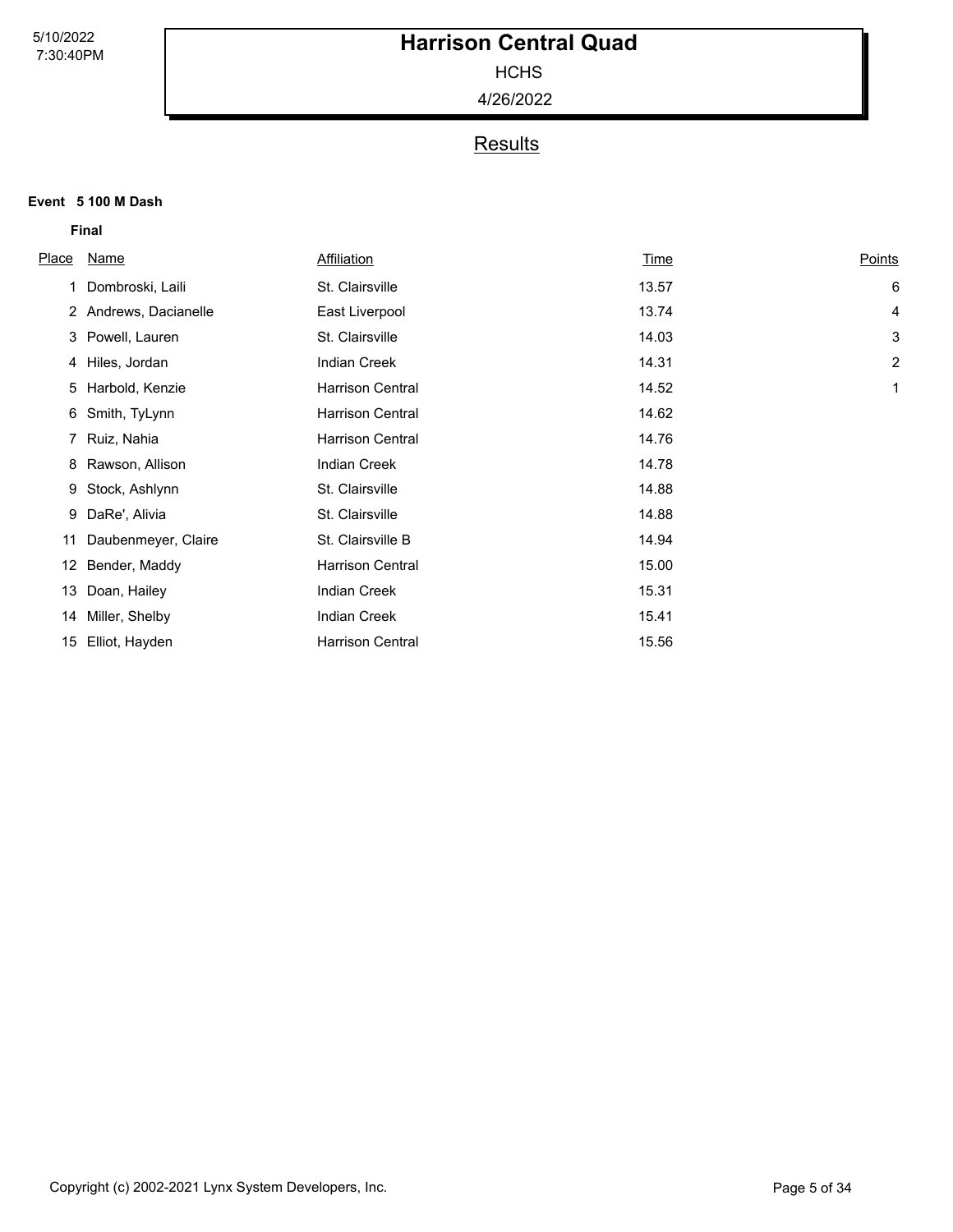**HCHS** 

4/26/2022

## **Results**

#### **Event 6 100 M Dash**

| Place | Name                 | <b>Affiliation</b>      | Time  | Points         |
|-------|----------------------|-------------------------|-------|----------------|
| 1     | Stoner, Kyle         | St. Clairsville         | 11.50 | 6              |
|       | 2 Vera, Andrew       | St. Clairsville         | 11.57 | 4              |
|       | 3 Schoolcraft, Gavin | St. Clairsville         | 11.63 | 3              |
|       | 4 Wood, Alex         | St. Clairsville         | 11.94 | $\overline{c}$ |
| 5     | Malcomb, Brent       | <b>Harrison Central</b> | 12.22 | 1              |
| 6     | Madden-Little, Kaden | <b>Indian Creek</b>     | 12.28 |                |
| 7     | Galownia, Rocco      | <b>Indian Creek</b>     | 12.75 |                |
| 8     | Brannan, Jakob       | St. Clairsville B       | 12.94 |                |
| 9     | Mayle, Logan         | <b>Indian Creek</b>     | 13.11 |                |
| 10    | Locke, Bradyen       | St. Clairsville B       | 13.12 |                |
| 11    | Forrester, Dean      | <b>Harrison Central</b> | 13.75 |                |
| 12.   | Houser, Marshal      | <b>Indian Creek</b>     | 15.75 |                |
| 13    | White, Michael       | <b>Harrison Central</b> | 17.00 |                |
| ---   | Miller, Luke         | St. Clairsville B       | NT    |                |
| ---   | Vavrinak, Vincent    | St. Clairsville B       | NT    |                |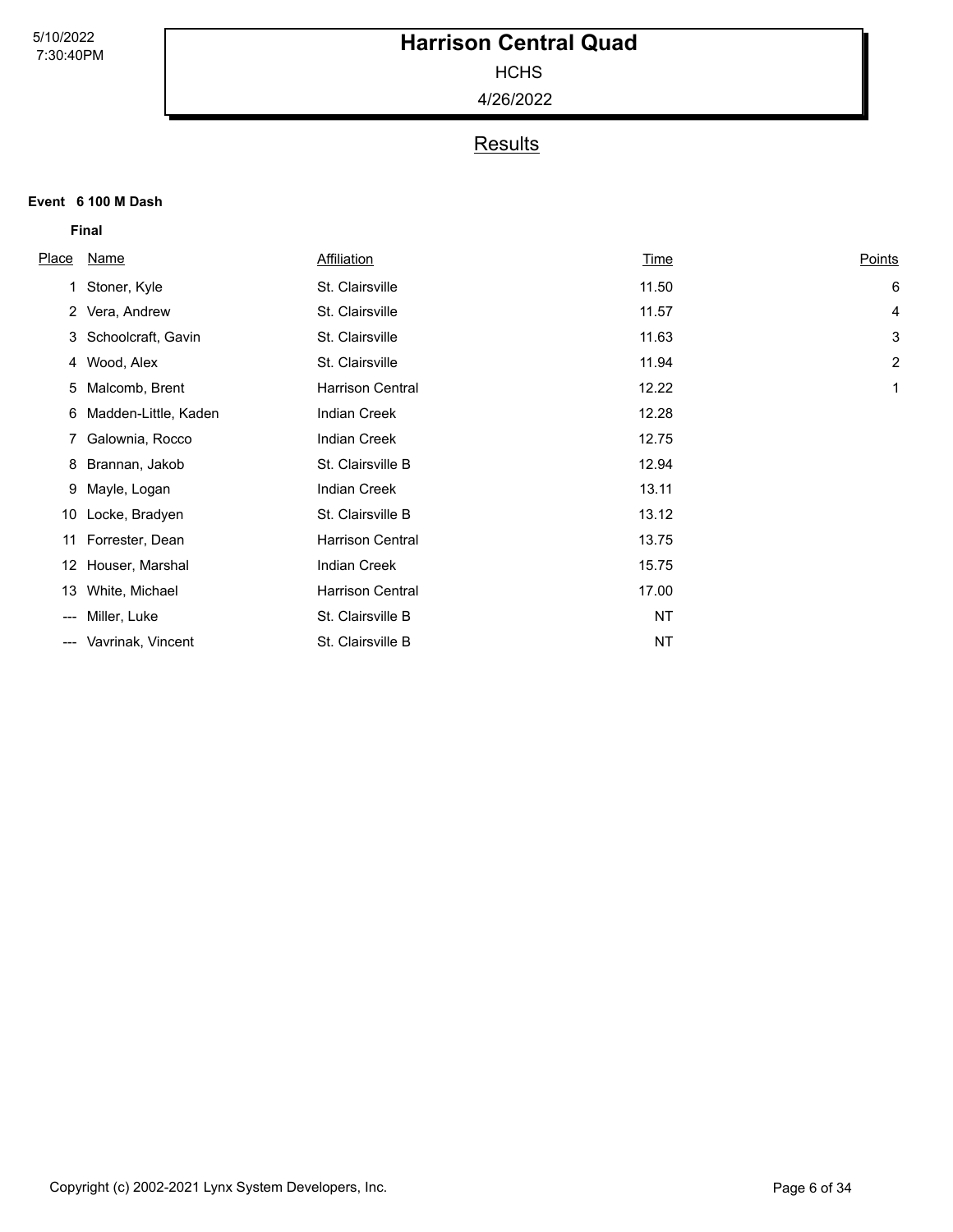**HCHS** 

4/26/2022

### **Results**

#### **Event 7 4 x 200 M Relay**

| Place | Name                    | Affiliation             | <u>Time</u> | Points         |
|-------|-------------------------|-------------------------|-------------|----------------|
|       | 1 St. Clairsville B - A | St. Clairsville B       | 1:58.15     | 6              |
|       | 2 Harrison Central - A  | <b>Harrison Central</b> | 1:58.20     | 4              |
|       | 3 East Liverpool - A    | East Liverpool          | 2:06.79     | $\overline{2}$ |
|       | 4 St. Clairsville - B   | St. Clairsville         | <b>NT</b>   |                |
|       | 4 St. Clairsville - A   | St. Clairsville         | ΝT          |                |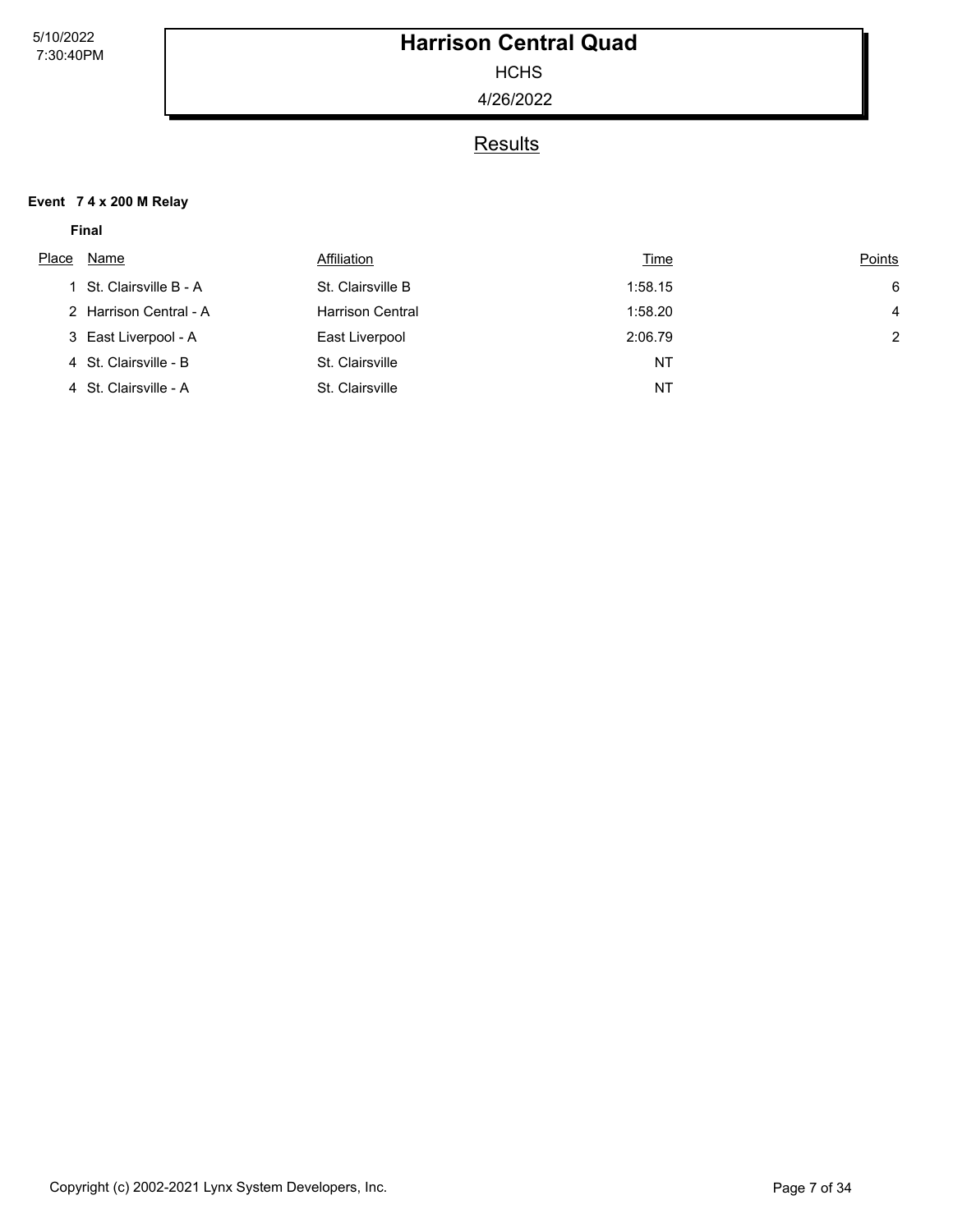**HCHS** 

4/26/2022

### **Results**

#### **Event 8 4 x 200 M Relay**

| Place | Name                    | Affiliation       | <u>Time</u> | <b>Points</b> |
|-------|-------------------------|-------------------|-------------|---------------|
|       | St. Clairsville - A     | St. Clairsville   | 1:38.84     | 6             |
|       | 2 St. Clairsville B - A | St. Clairsville B | <b>NT</b>   |               |
|       | 2 St. Clairsville - B   | St. Clairsville   | <b>NT</b>   |               |
|       | 2 St. Clairsville B - B | St. Clairsville B | <b>NT</b>   |               |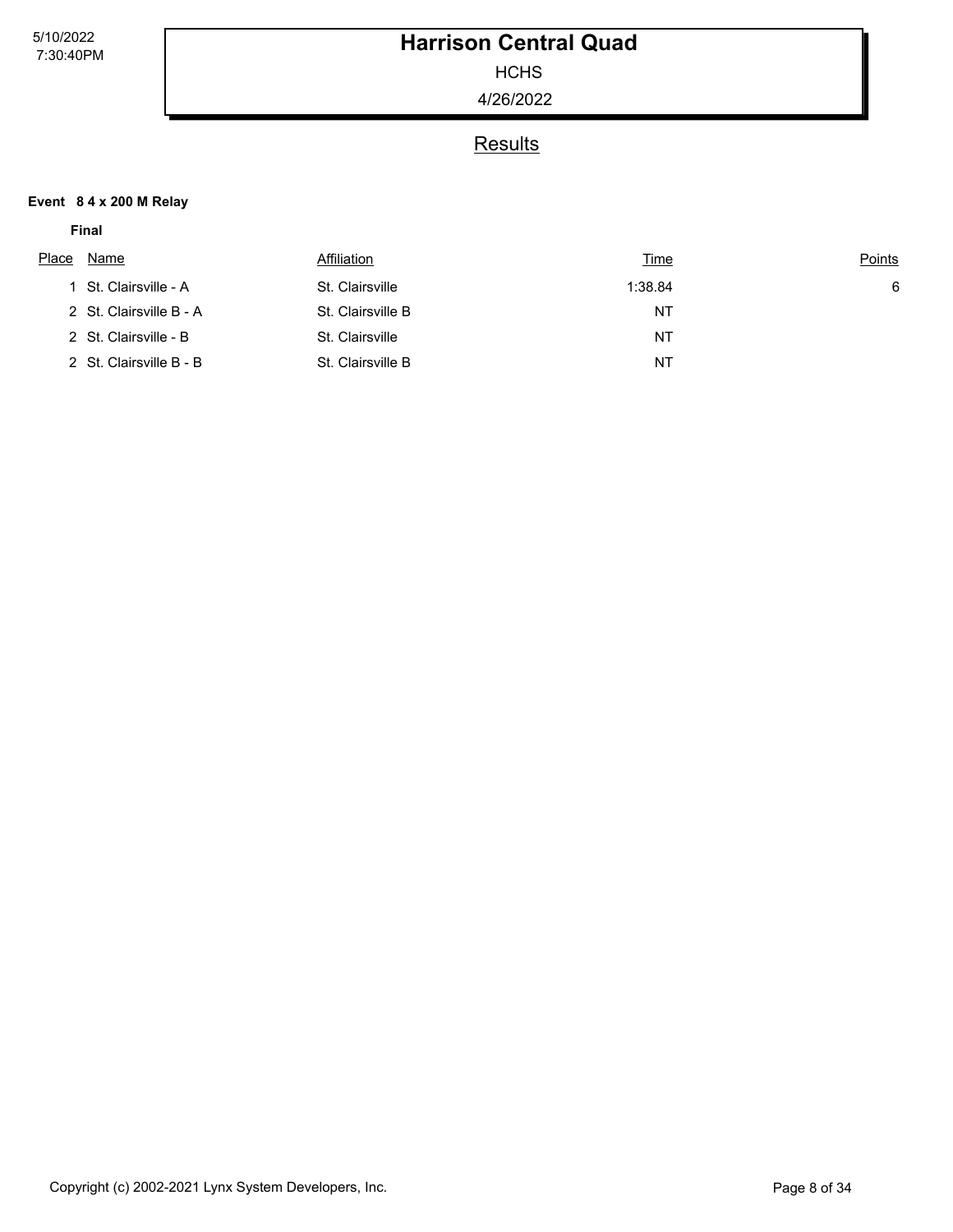**HCHS** 

4/26/2022

### **Results**

#### **Event 9 1600 M Run**

| Place | Name                 | Affiliation             | <u>Time</u> | Points         |
|-------|----------------------|-------------------------|-------------|----------------|
|       | Vulgamore, Peyton    | East Liverpool          | 6:15.62     | 6              |
|       | 2 Dulkoski, Gretchin | <b>Harrison Central</b> | 7:21.04     | $\overline{4}$ |
|       | 3 Heffner, Morgan    | East Liverpool          | 8:29.08     | 3              |
|       | 4 Thornburg, Alaina  | St. Clairsville         | 8:47.00     | $\overline{2}$ |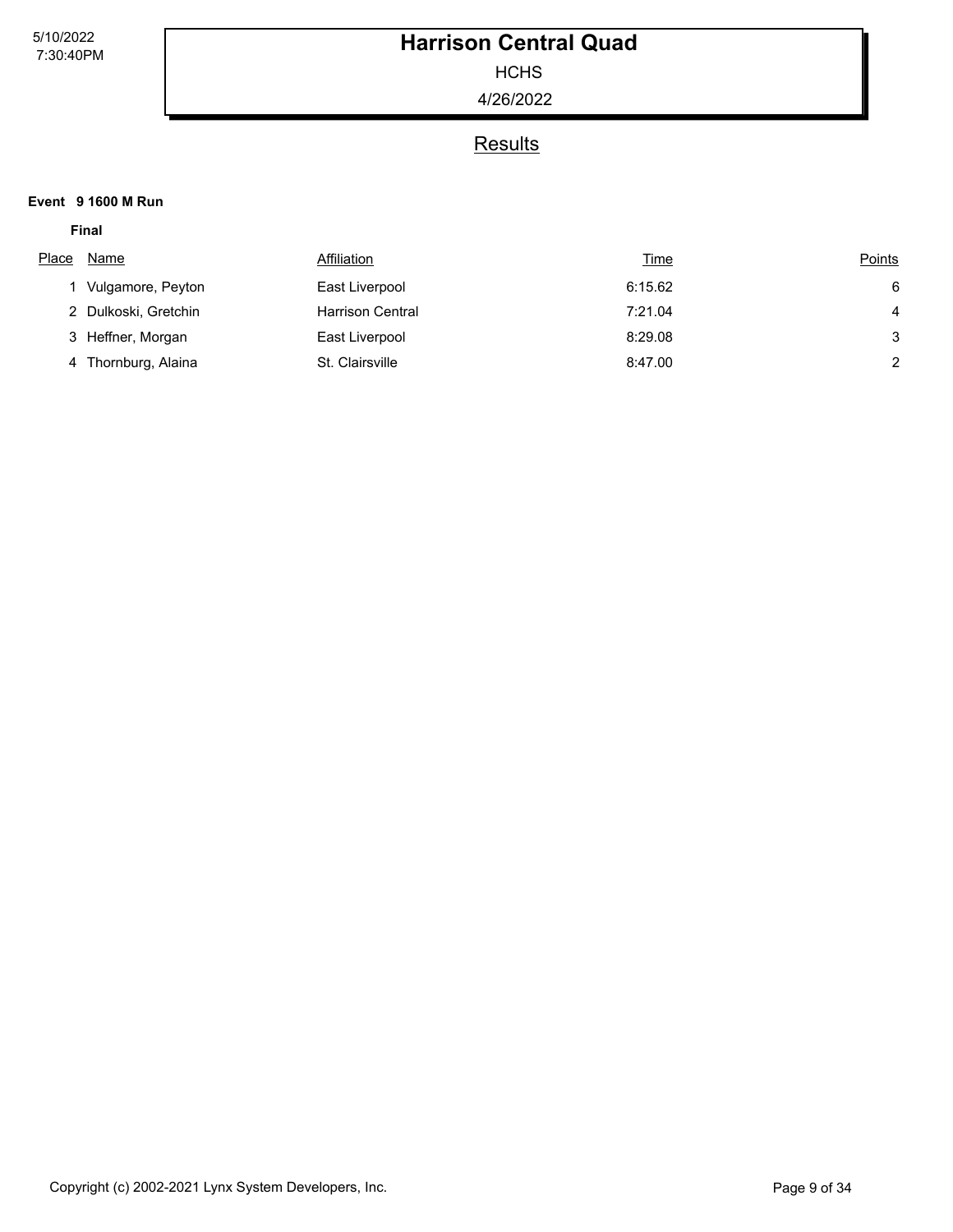**HCHS** 

4/26/2022

### **Results**

#### **Event 10 1600 M Run**

| Place | Name               | Affiliation             | <u>Time</u> | Points |
|-------|--------------------|-------------------------|-------------|--------|
|       | Garbrandt, Charles | <b>Harrison Central</b> | 5:37.93     | 6      |
|       | 2 Wallace, Bryce   | <b>Harrison Central</b> | 5:47.13     | 4      |
|       | 3 Hays, Aiden      | <b>Harrison Central</b> | 6:12.59     | 3      |
|       | --- Sacco, T.J.    | St. Clairsville         | ΝT          |        |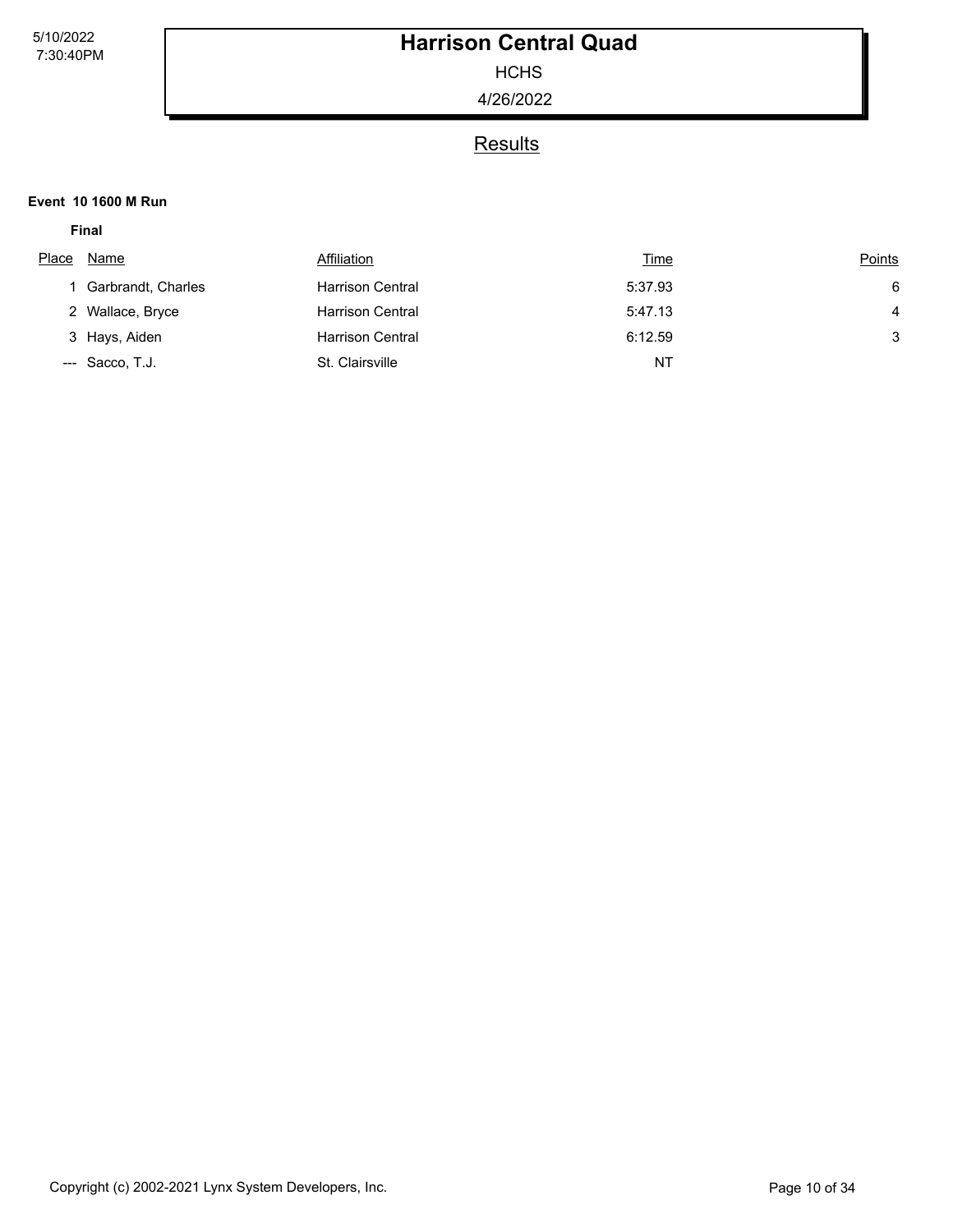**HCHS** 

4/26/2022

### **Results**

#### **Event 11 4 x 100 M Relay**

| Place | Name                     | Affiliation             | <u>Time</u> | Points        |
|-------|--------------------------|-------------------------|-------------|---------------|
|       | 1 St. Clairsville - A    | St. Clairsville         | 56.23       | 6             |
|       | 2 Harrison Central - A   | <b>Harrison Central</b> | 59.16       | 4             |
|       | 3 East Liverpool - A     | East Liverpool          | 59.63       | $\mathcal{P}$ |
|       | --- Harrison Central - B | <b>Harrison Central</b> | <b>NT</b>   |               |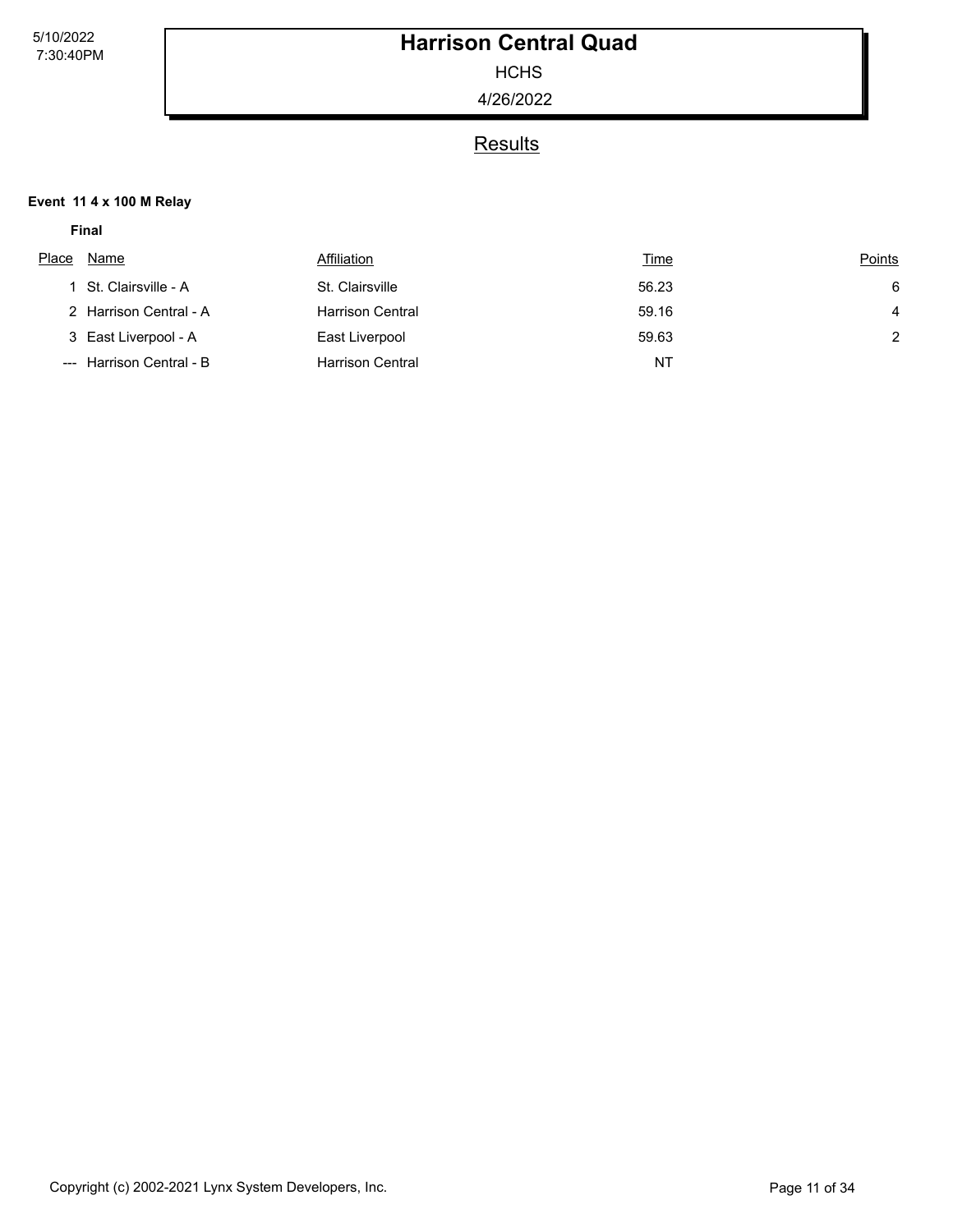**HCHS** 

4/26/2022

### **Results**

#### **Event 12 4 x 100 M Relay**

| Name | Affiliation                                                                                                               |                                                                                    | Points      |
|------|---------------------------------------------------------------------------------------------------------------------------|------------------------------------------------------------------------------------|-------------|
|      |                                                                                                                           | 47.02                                                                              | -6          |
|      |                                                                                                                           | NT                                                                                 |             |
|      |                                                                                                                           | NT                                                                                 |             |
|      |                                                                                                                           | NT                                                                                 |             |
|      | Indian Creek                                                                                                              | <b>NT</b>                                                                          |             |
|      | 1 St. Clairsville - A<br>2 Harrison Central - A<br>2 St. Clairsville B - A<br>2 St. Clairsville - B<br>2 Indian Creek - B | St. Clairsville<br><b>Harrison Central</b><br>St. Clairsville B<br>St. Clairsville | <u>Time</u> |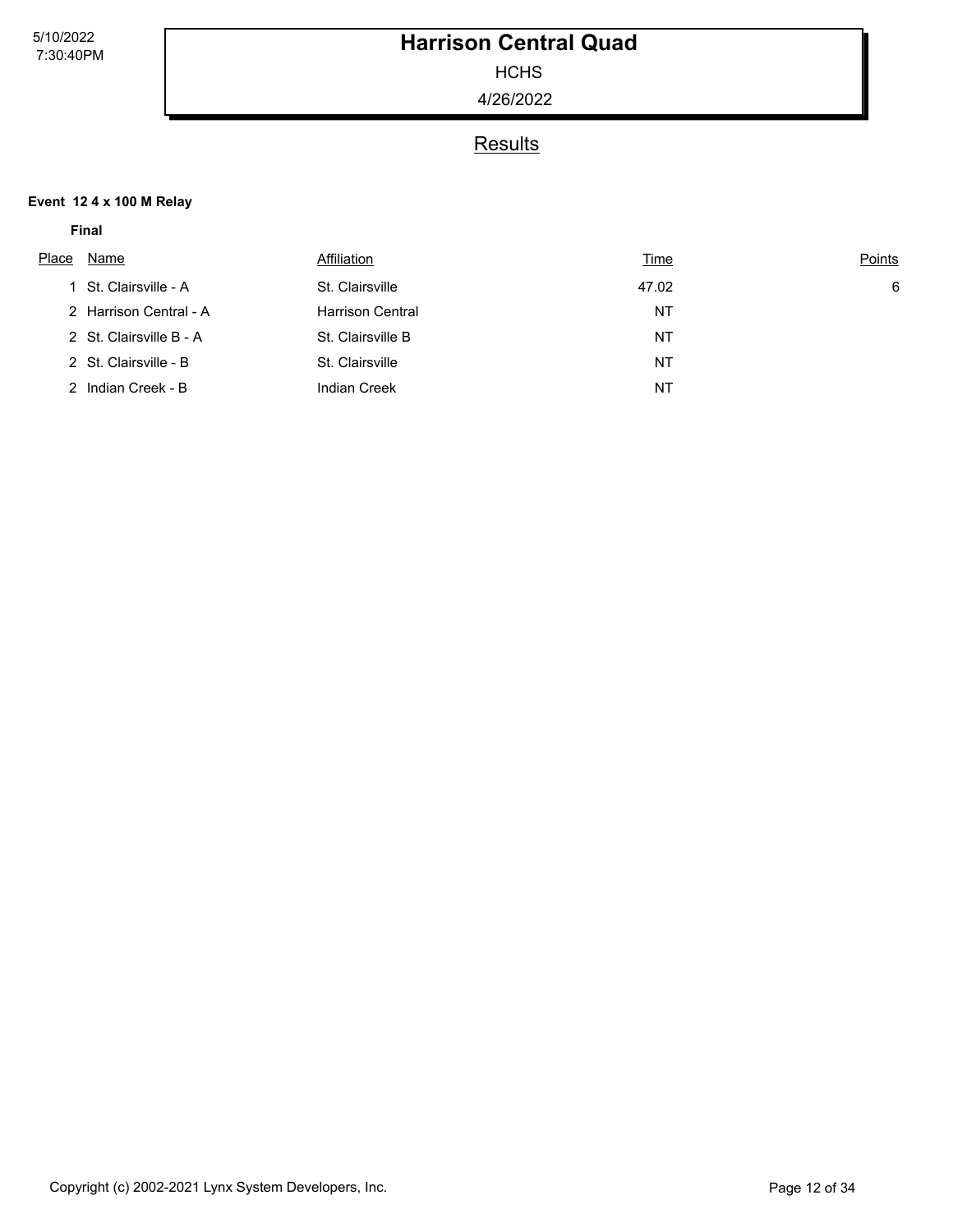**HCHS** 

4/26/2022

## **Results**

#### **Event 13 400 M Dash**

| <u>Place</u> | <b>Name</b>            | Affiliation             | <u>Time</u> | Points |
|--------------|------------------------|-------------------------|-------------|--------|
|              | Tweedy, Nadia          | <b>Harrison Central</b> | 1:05.39     | 6      |
|              | 2 Freshwater, Peyton   | <b>Indian Creek</b>     | 1:07.75     | 4      |
| 3            | Evonek, Allyson        | St. Clairsville         | 1:09.39     | 3      |
|              | 4 Tuttle, Lacy         | St. Clairsville B       | 1:10.10     | 2      |
| 5            | Hercules, Kendal       | <b>Harrison Central</b> | 1:11.39     | 1      |
| 6            | Heatherington, Angel   | St. Clairsville B       | 1:13.35     |        |
|              | 7 Stock, Ashlynn       | St. Clairsville         | 1:14.06     |        |
| 8            | Daubenmeyer, Claire    | St. Clairsville         | 1:14.31     |        |
| 9            | Pietro, Lucianna       | Indian Creek            | 1:14.98     |        |
| 10           | Furman, Ally           | East Liverpool          | 1:15.20     |        |
| 11           | Malin, Megan           | St. Clairsville B       | 1:16.25     |        |
| 12           | Miller, Shelby         | <b>Indian Creek</b>     | 1:18.31     |        |
| 13           | Gardner, Mylie         | St. Clairsville B       | 1:24.38     |        |
| 14           | Jones, Angellica       | East Liverpool          | 1:25.70     |        |
| 15           | Hill George, Jamariona | East Liverpool          | 1:39.09     |        |
| ---          | Stock, Madie           | St. Clairsville         | NT          |        |
| ---          | Sedgmer, Maddie        | <b>Harrison Central</b> | ΝT          |        |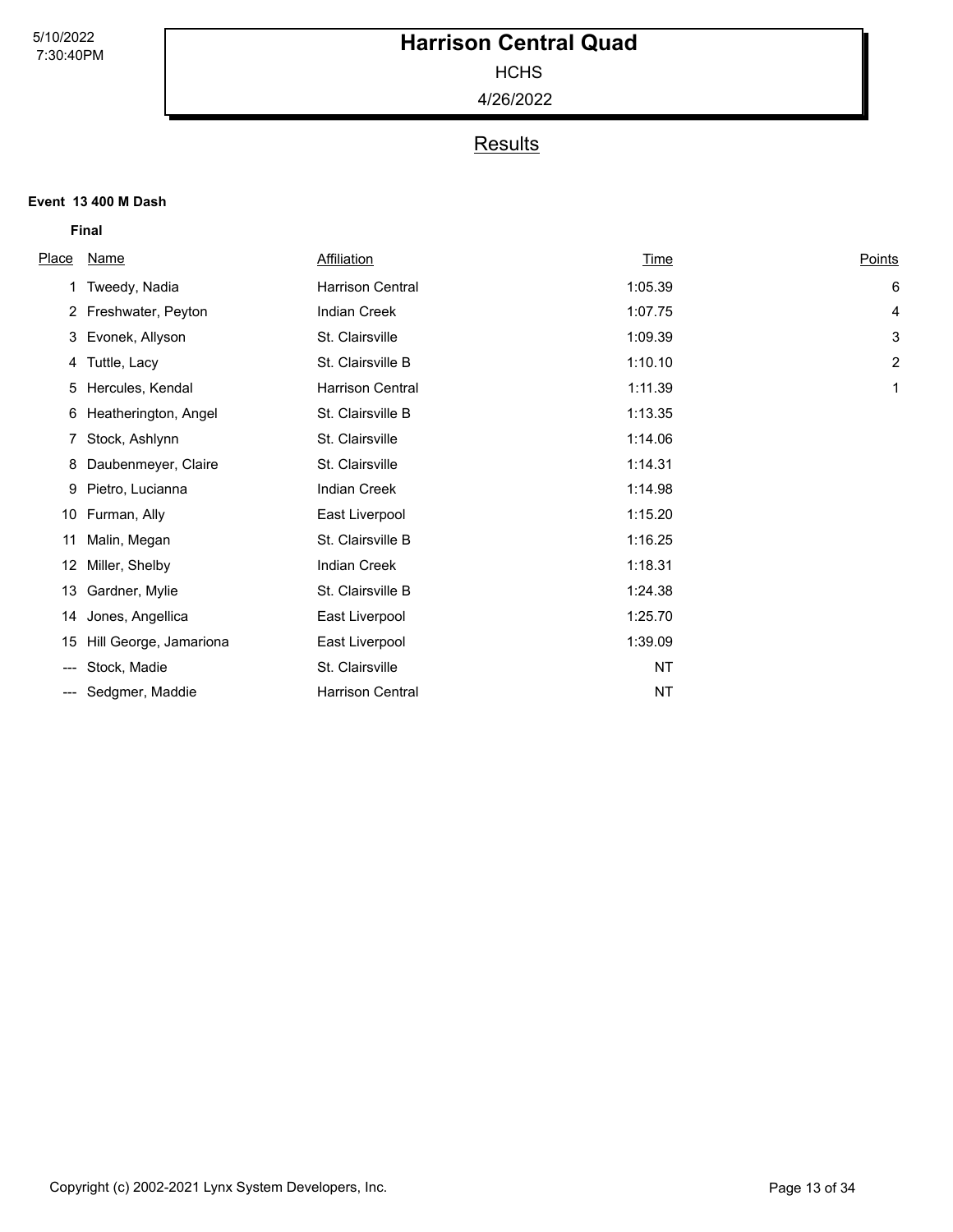**HCHS** 

4/26/2022

### **Results**

#### **Event 14 400 M Dash**

|                            | <b>Final</b>        |                         |         |                |  |
|----------------------------|---------------------|-------------------------|---------|----------------|--|
| Place                      | Name                | Affiliation             | Time    | Points         |  |
|                            | 1 Kazmirski, Gannon | St. Clairsville B       | 53.53   | 6              |  |
|                            | 2 Kovach, Roan      | <b>Indian Creek</b>     | 54.78   | 4              |  |
|                            | 3 Gasber, Jack      | St. Clairsville B       | 56.46   | 3              |  |
|                            | 4 Shields, Ben      | St. Clairsville B       | 57.31   | $\overline{c}$ |  |
|                            | 5 Freshwater, Drake | <b>Indian Creek</b>     | 57.53   | 1              |  |
|                            | 6 Bodo, Bryson      | <b>Indian Creek</b>     | 1:00.38 |                |  |
|                            | 7 Forrester, Sean   | <b>Harrison Central</b> | 1:02.78 |                |  |
| $\qquad \qquad \text{---}$ | Thornburg, Nate     | St. Clairsville B       | NT      |                |  |
| $---$                      | Blacker, Brady      | St. Clairsville         | NT      |                |  |
|                            | --- Sacco, T.J.     | St. Clairsville         | NT      |                |  |
| $\qquad \qquad \cdots$     | Swan, Luke          | St. Clairsville         | NT      |                |  |
| $\hspace{0.05cm} \cdots$   | Kralovic, Brayden   | St. Clairsville         | NT      |                |  |
|                            |                     |                         |         |                |  |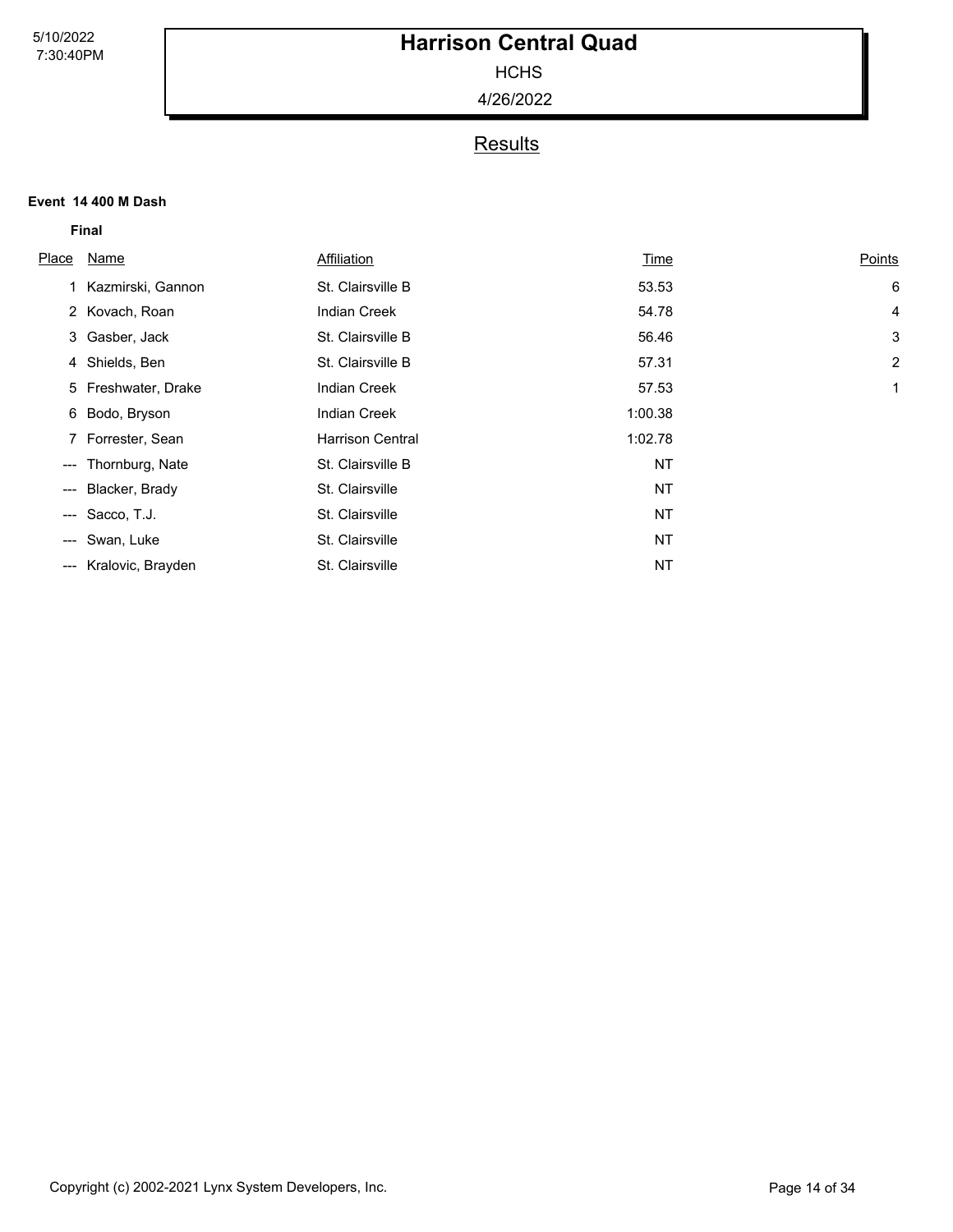**HCHS** 

4/26/2022

### **Results**

#### **Event 15 300 M Hurdles**

| Place Name |                 | Affiliation         | <u>Time</u> | <u>Points</u> |
|------------|-----------------|---------------------|-------------|---------------|
|            | Shoshi, Arnesa  | <b>Indian Creek</b> | 56.97       | 6             |
|            | 2 Sell, Kambria | East Liverpool      | 1:00.26     | 4             |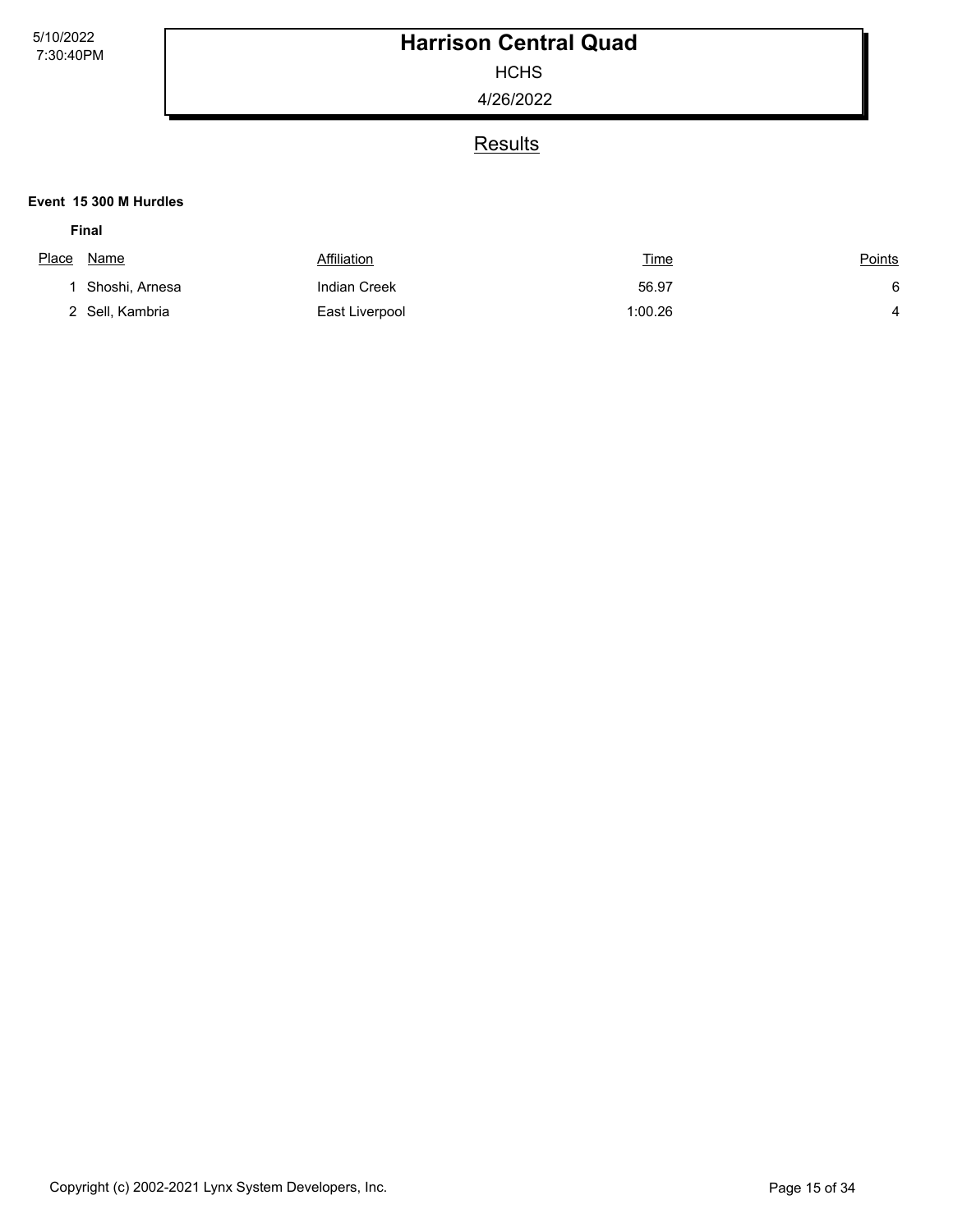**HCHS** 

4/26/2022

### **Results**

#### **Event 16 300 M Hurdles**

| Place | Name             | Affiliation             | <u>Time</u> | Points         |
|-------|------------------|-------------------------|-------------|----------------|
|       | Miller, Luke     | St. Clairsville         | 47.99       | 6              |
|       | 2 Walz, Kaleb    | St. Clairsville         | 50.13       | 4              |
|       | 3 Malcomb, Brent | <b>Harrison Central</b> | 51.27       | 3              |
|       | 4 Gasber, Drew   | St. Clairsville         | 52.85       | $\overline{2}$ |
|       | 5 Locke, Bradyen | St. Clairsville         | 53.17       |                |
|       | 6 Stack, Luke    | St. Clairsville         | 1:04.60     |                |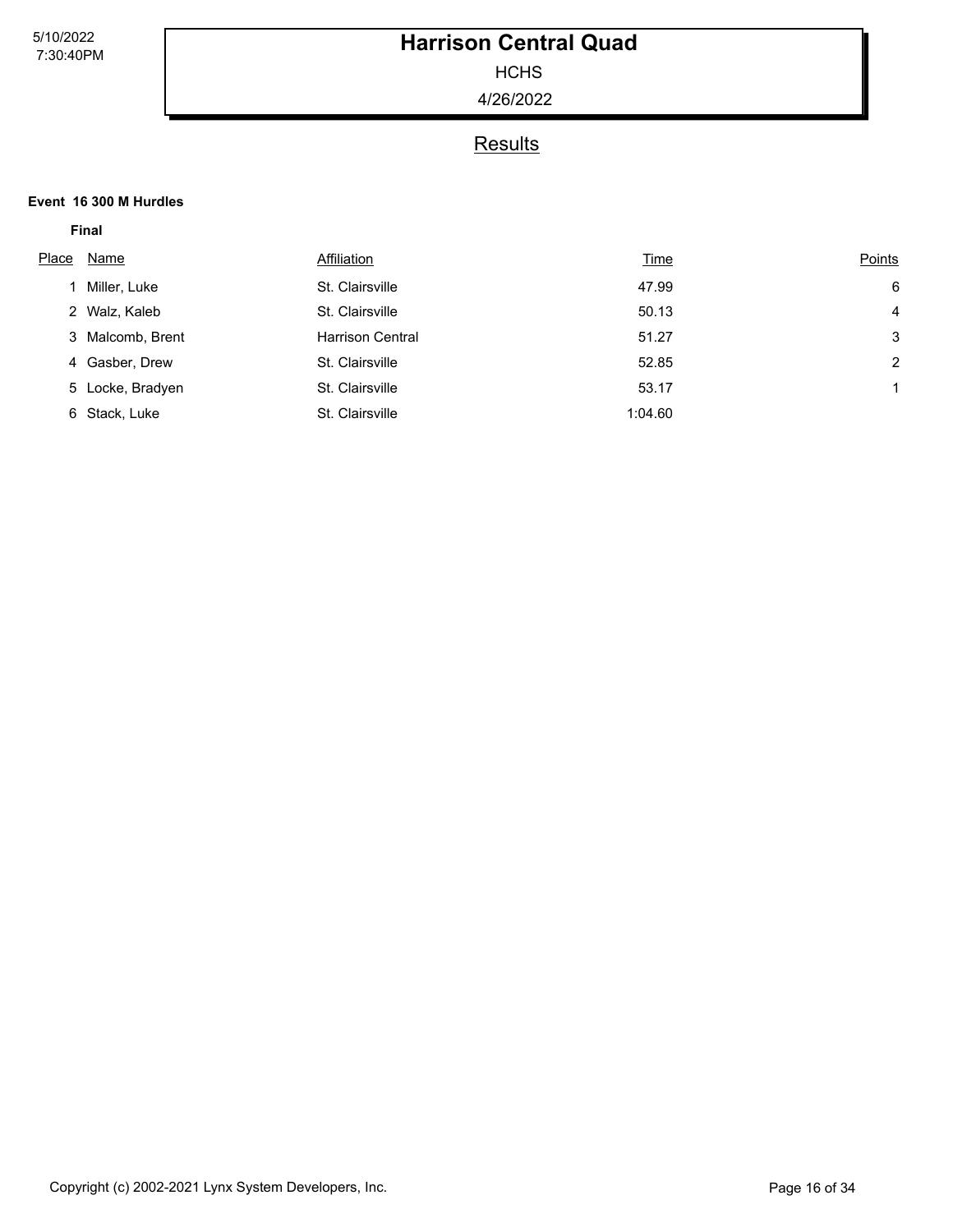**HCHS** 

4/26/2022

### **Results**

#### **Event 17 800 M Run**

|       | <b>Final</b>             |                         |             |        |
|-------|--------------------------|-------------------------|-------------|--------|
| Place | Name                     | Affiliation             | <b>Time</b> | Points |
|       | Vulgamore, Peyton        | East Liverpool          | 2:43.81     | 6      |
|       | 2 Rawson, Allison        | <b>Indian Creek</b>     | 3:01.61     | 4      |
|       | 3 Daugherty, Katelynn    | <b>Indian Creek</b>     | 3:07.49     | 3      |
|       | 4 Sedgmer, Maddie        | <b>Harrison Central</b> | 3:10.61     | 2      |
|       | 5 Hill George, Jamariona | East Liverpool          | 3:39.87     |        |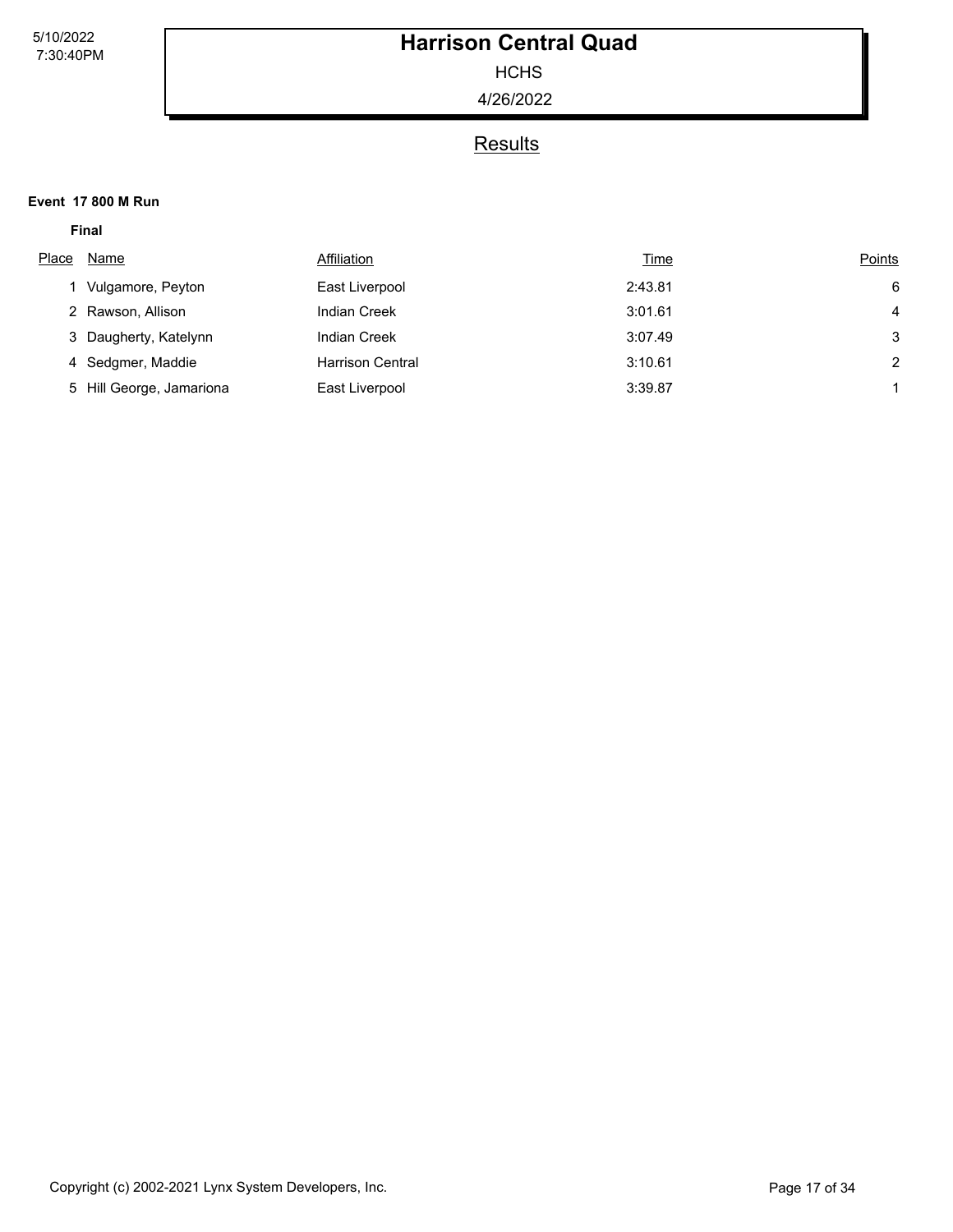**HCHS** 

4/26/2022

## **Results**

#### **Event 18 800 M Run**

|       | <b>Final</b>        |                         |         |        |  |
|-------|---------------------|-------------------------|---------|--------|--|
| Place | Name                | Affiliation             | Time    | Points |  |
|       | Bittinger, Hunter   | <b>Harrison Central</b> | 2:10.25 | 6      |  |
|       | 2 Bonnette, Sawyer  | St. Clairsville B       | 2:13.11 | 4      |  |
|       | 3 Thornburg, Nate   | St. Clairsville B       | 2:14.21 | 3      |  |
|       | 4 Blacker, Brady    | St. Clairsville         | 2:14.75 | 2      |  |
|       | 5 Bryniarski, Caleb | St. Clairsville B       | 2:27.43 | 1      |  |
|       | 6 Howell, Colton    | <b>Harrison Central</b> | 2:30.28 |        |  |
|       | 7 Joyce, Bryce      | <b>Indian Creek</b>     | 2:38.53 |        |  |
|       | 8 Kralovic, Brayden | St. Clairsville         | 2:46.71 |        |  |
|       | 9 Swan, Luke        | St. Clairsville         | 2:47.81 |        |  |
|       | 10 Sacco, T.J.      | St. Clairsville         | 2:52.95 |        |  |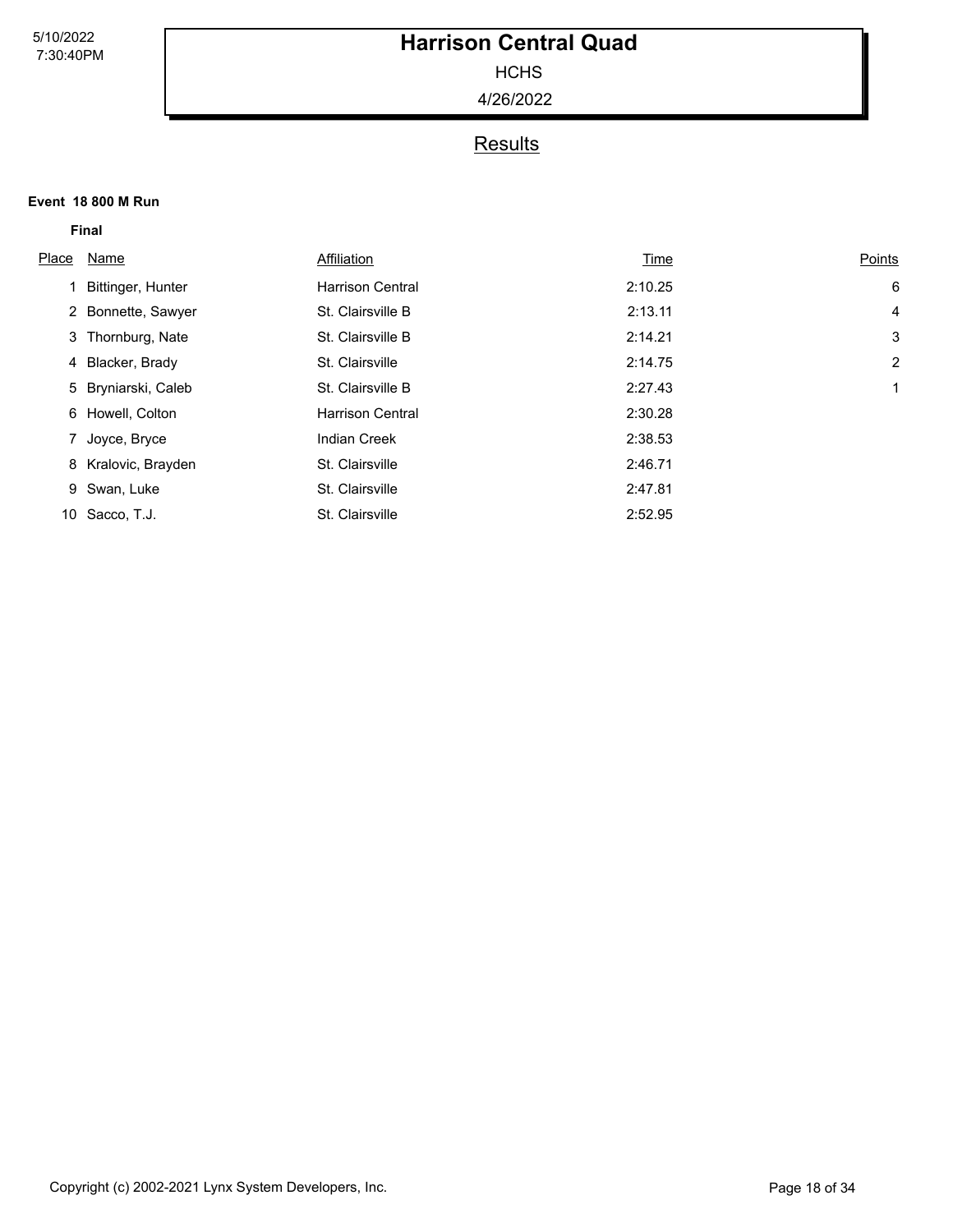**HCHS** 

4/26/2022

## **Results**

#### **Event 19 200 M Dash**

| Place | <u>Name</u>          | Affiliation             | Time  | Points |
|-------|----------------------|-------------------------|-------|--------|
|       | Dombroski, Laili     | St. Clairsville         | 28.78 | 6      |
|       | 2 Freshwater, Peyton | <b>Indian Creek</b>     | 29.06 | 4      |
|       | 3 Goudy, Grace       | <b>Harrison Central</b> | 29.53 | 3      |
|       | 4 Tweedy, Nadia      | <b>Harrison Central</b> | 30.00 | 2      |
|       | 5 Ruiz, Nahia        | <b>Harrison Central</b> | 31.04 | 1      |
|       | 6 Hiles, Jordan      | <b>Indian Creek</b>     | 31.28 |        |
|       | 7 Powell, Lauren     | St. Clairsville         | 31.53 |        |
| 8     | Stock, Ashlynn       | St. Clairsville         | 31.66 |        |
| 9     | DaRe', Alivia        | St. Clairsville         | 31.91 |        |
| 10    | Furman, Ally         | East Liverpool          | 32.06 |        |
| 11    | Paterra, Ava         | <b>Indian Creek</b>     | 32.41 |        |
| 12    | Daubenmeyer, Claire  | St. Clairsville B       | 32.78 |        |
| 13    | Smith, TyLynn        | <b>Harrison Central</b> | 33.09 |        |
| 14    | Elliot, Hayden       | <b>Harrison Central</b> | 33.48 |        |
| 15    | Miller, Shelby       | <b>Indian Creek</b>     | 33.66 |        |
| ---   | Blasdel, Zita        | East Liverpool          | NT    |        |
|       |                      |                         |       |        |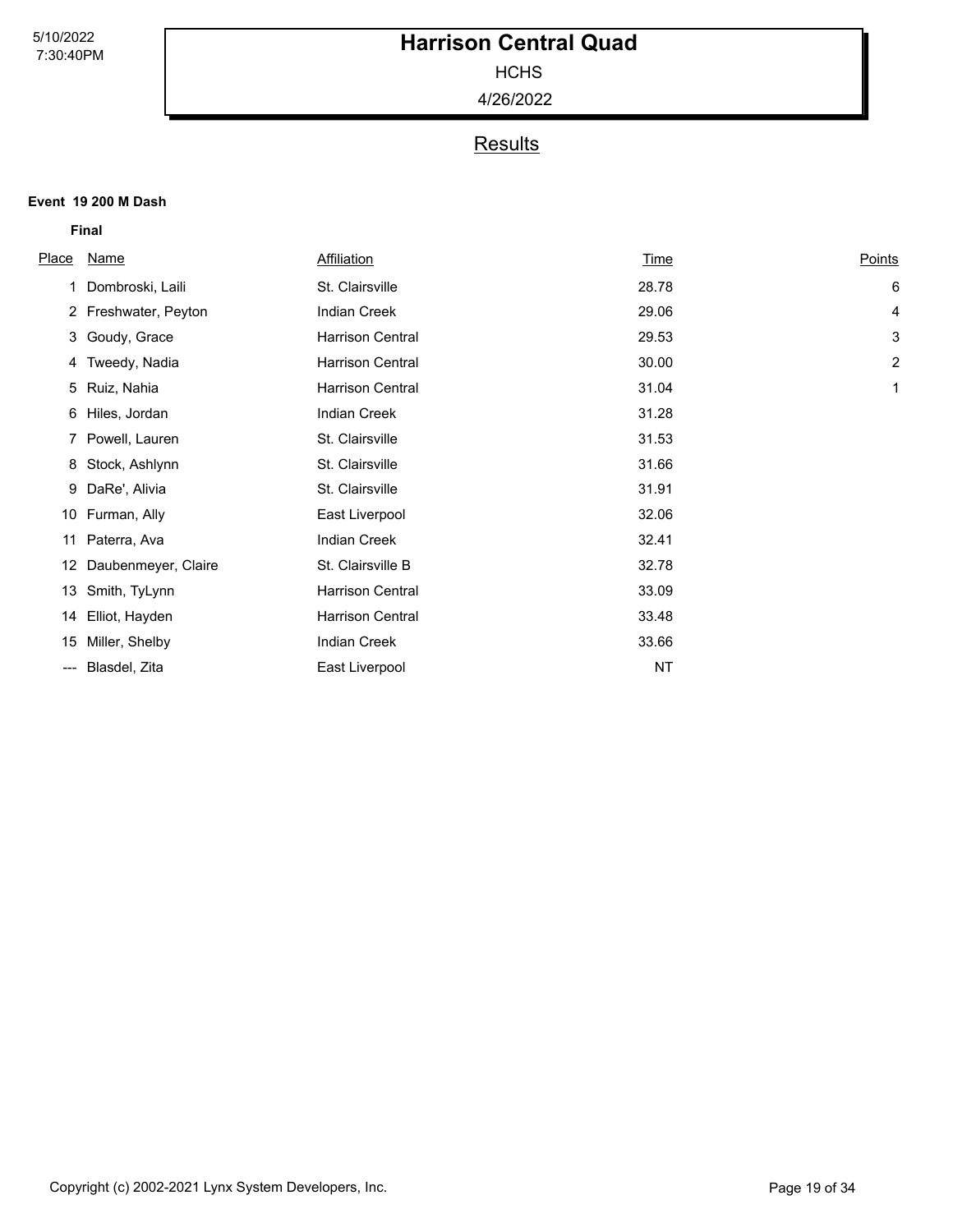**HCHS** 

4/26/2022

### **Results**

#### **Event 20 200 M Dash**

| Place                  | Name                | Affiliation             | Time  | Points |
|------------------------|---------------------|-------------------------|-------|--------|
|                        | 1 Vera, Andrew      | St. Clairsville         | 24.41 | 6      |
|                        | 2 Wood, Alex        | St. Clairsville         | 24.63 | 4      |
|                        | 3 Freshwater, Drake | <b>Indian Creek</b>     | 25.95 | 3      |
|                        | 4 Gasber, Drew      | St. Clairsville B       | 26.45 | 2      |
|                        | 5 Galownia, Rocco   | <b>Indian Creek</b>     | 27.09 | 1      |
|                        | 6 Forrester, Dean   | <b>Harrison Central</b> | 28.73 |        |
|                        | 7 Brannan, Jakob    | St. Clairsville B       | 28.87 |        |
|                        | 8 Locke, Bradyen    | St. Clairsville B       | 29.27 |        |
|                        | 9 White, Michael    | <b>Harrison Central</b> | 36.15 |        |
| $\qquad \qquad \cdots$ | Kovach, Roan        | <b>Indian Creek</b>     | NT    |        |
| $---$                  | Vavrinak, Vincent   | St. Clairsville B       | NT    |        |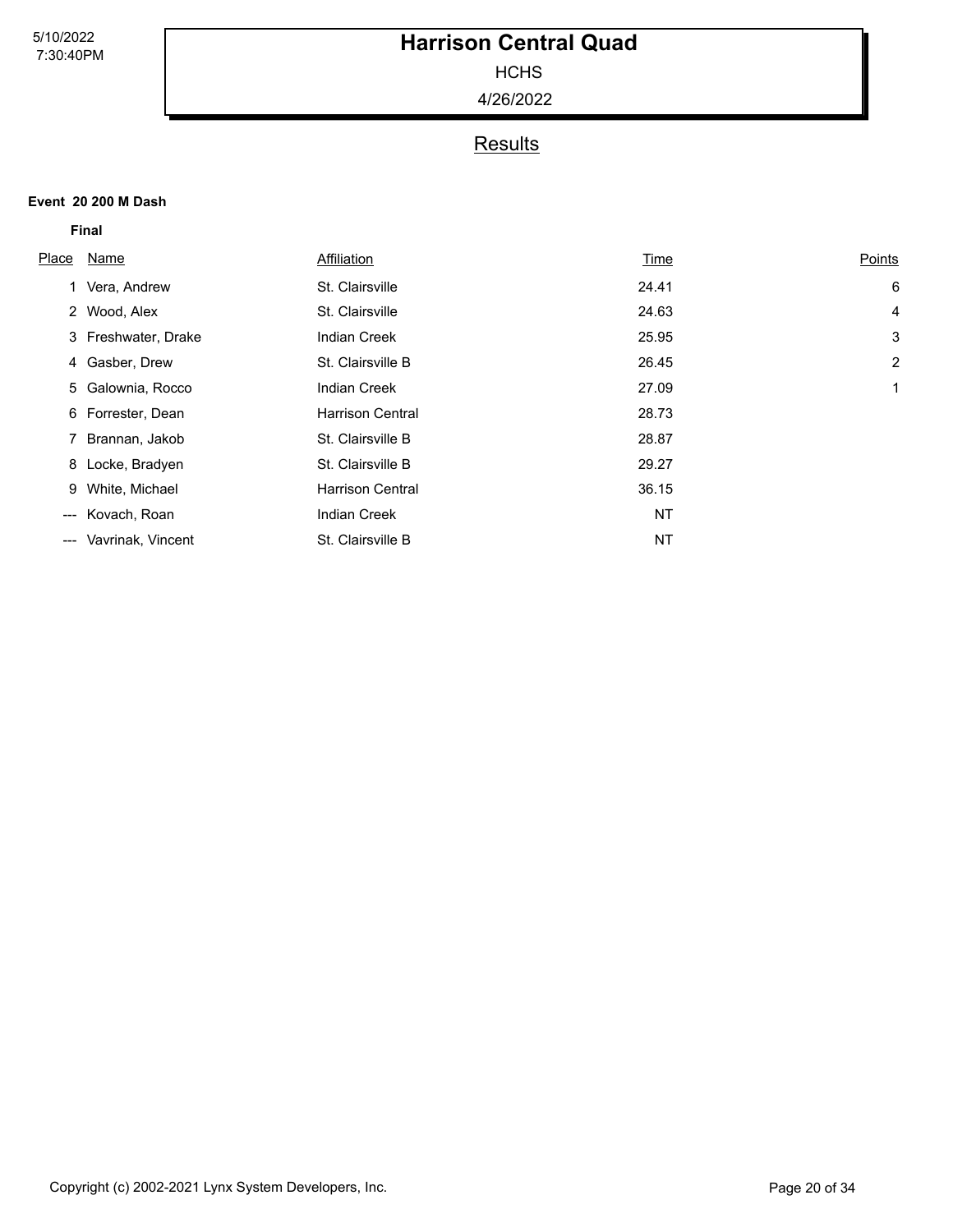**HCHS** 

4/26/2022

## **Results**

#### **Event 21 3200 M Run**

| Place | Name                | Affiliation             | <u>Time</u> | <u>Points</u> |
|-------|---------------------|-------------------------|-------------|---------------|
|       |                     |                         |             |               |
|       | Dulkoski, Gretchin  | <b>Harrison Central</b> | 15:55.11    | 6             |
|       | 2 Dulkoski, Grace   | <b>Harrison Central</b> | 17:48.22    | 4             |
|       | --- Heffner, Morgan | East Liverpool          | ΝT          |               |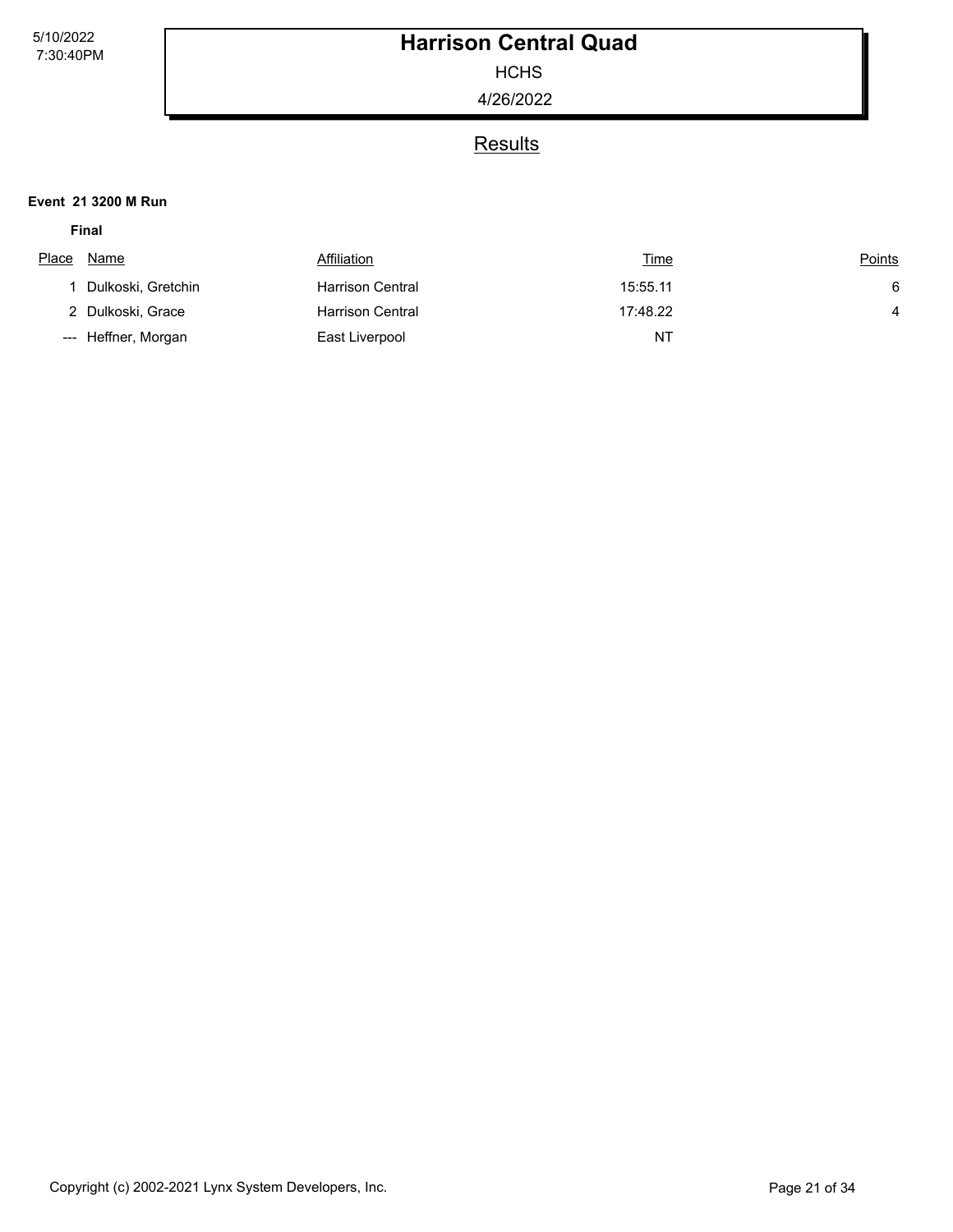**HCHS** 

4/26/2022

## **Results**

#### **Event 22 3200 M Run**

| Place | Name           | Affiliation             | <u>Time</u> | <u>Points</u> |
|-------|----------------|-------------------------|-------------|---------------|
|       | Wallace, Bryce | <b>Harrison Central</b> | 12:50.66    |               |
|       | 2 Hays, Aiden  | <b>Harrison Central</b> | 13:19.79    |               |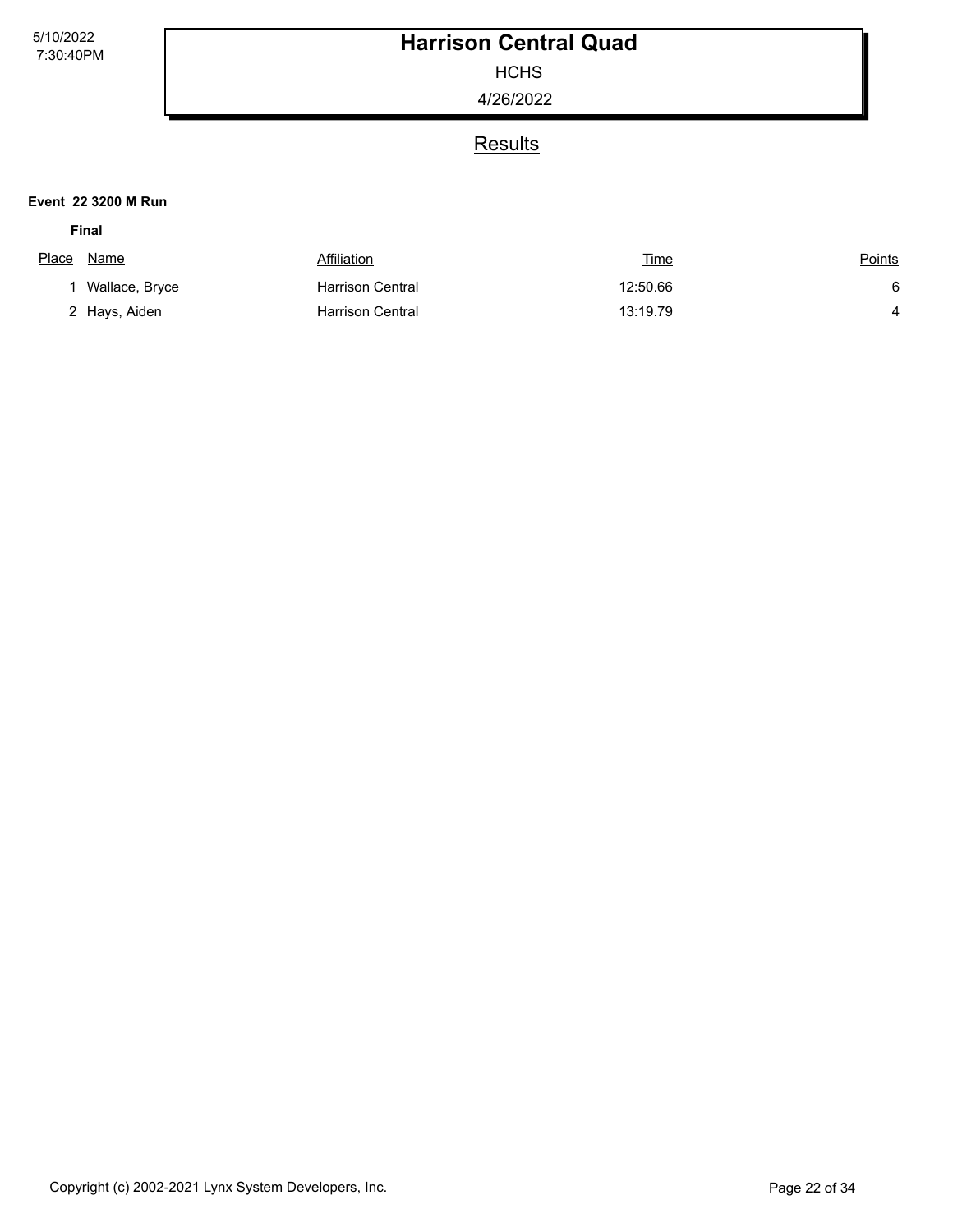**HCHS** 

4/26/2022

### **Results**

#### **Event 23 4 x 400 M Relay**

| Place | Name                    | Affiliation             | <u>Time</u> | Points |
|-------|-------------------------|-------------------------|-------------|--------|
|       | 1 Harrison Central - A  | <b>Harrison Central</b> | 4:44.29     | 6      |
|       | 2 St. Clairsville - A   | St. Clairsville         | 4:56.74     | 4      |
|       | 3 East Liverpool - A    | East Liverpool          | 5:09.75     | 2      |
|       | 4 Indian Creek - A      | <b>Indian Creek</b>     | 5:17.50     |        |
|       | --- St. Clairsville - B | St. Clairsville         | NT          |        |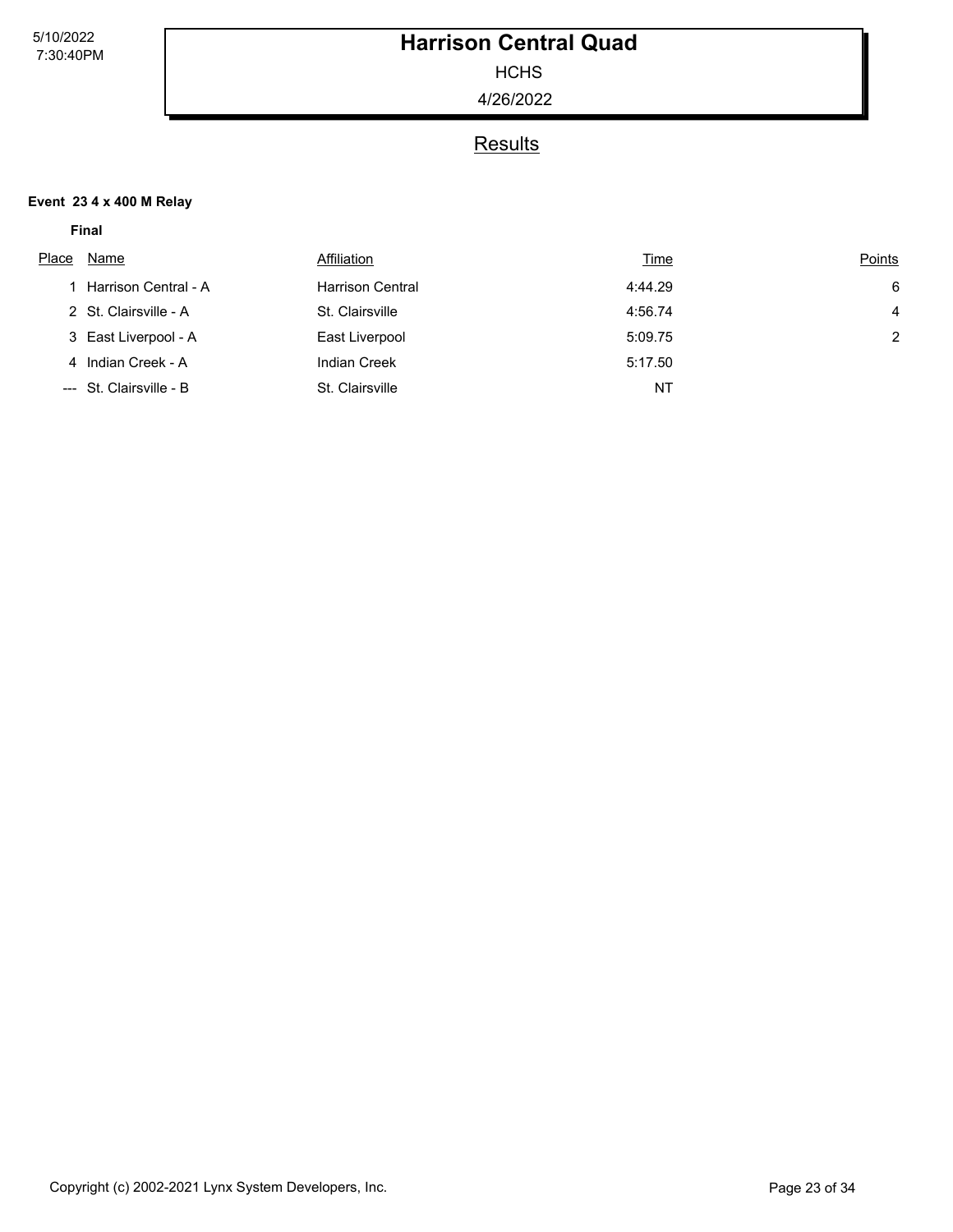**HCHS** 

4/26/2022

### **Results**

#### **Event 24 4 x 400 M Relay**

| Place | Name                      | Affiliation             | <u>Time</u> | Points        |
|-------|---------------------------|-------------------------|-------------|---------------|
|       | 1 St. Clairsville B - A   | St. Clairsville B       | 3:42.52     | 6             |
|       | 2 Harrison Central - A    | <b>Harrison Central</b> | 4:01.01     | 4             |
|       | 3 Indian Creek - A        | <b>Indian Creek</b>     | 4:21.26     | $\mathcal{P}$ |
|       | --- St. Clairsville B - B | St. Clairsville B       | NT          |               |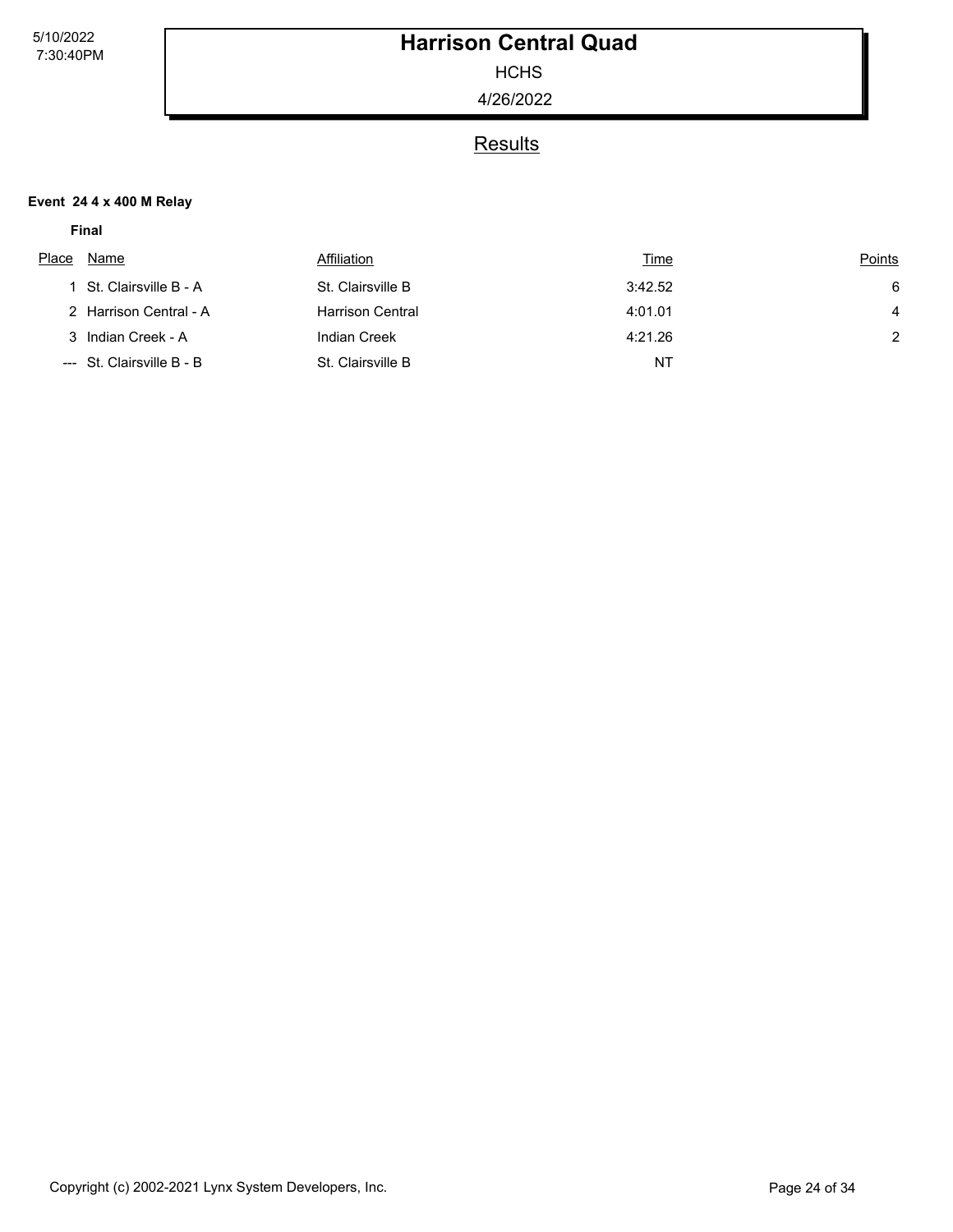**HCHS** 

4/26/2022

## **Results**

#### **Event 25 Girls Discus Throw**

| Place | Name                 | Affiliation             | Mark      | Points |
|-------|----------------------|-------------------------|-----------|--------|
|       | 1 Denham, Morgan     | St. Clairsville         | 78'04.00" | 6      |
|       | 2 Haney, Carys       | <b>Harrison Central</b> | 78'01.50" | 4      |
|       | 3 Smith, Chasity     | East Liverpool          | 77'10.50" | 3      |
|       | 4 Shearer, Katherine | <b>Harrison Central</b> | 76'07.00" | 2      |
|       | 5 Everson, Ella      | St. Clairsville         | 72'00.00" | 1      |
|       | 6 Allgood, Makiyah   | East Liverpool          | 64'02.00" |        |
|       | 7 Adams, Gracie      | St. Clairsville         | 57'06.50" |        |
|       | 8 Doan, Hailey       | <b>Indian Creek</b>     | 56'09.50" |        |
| 9     | McCamick, Neala      | St. Clairsville         | 52'05.50" |        |
| ---   | Allen, Bella         | <b>Indian Creek</b>     | <b>NM</b> |        |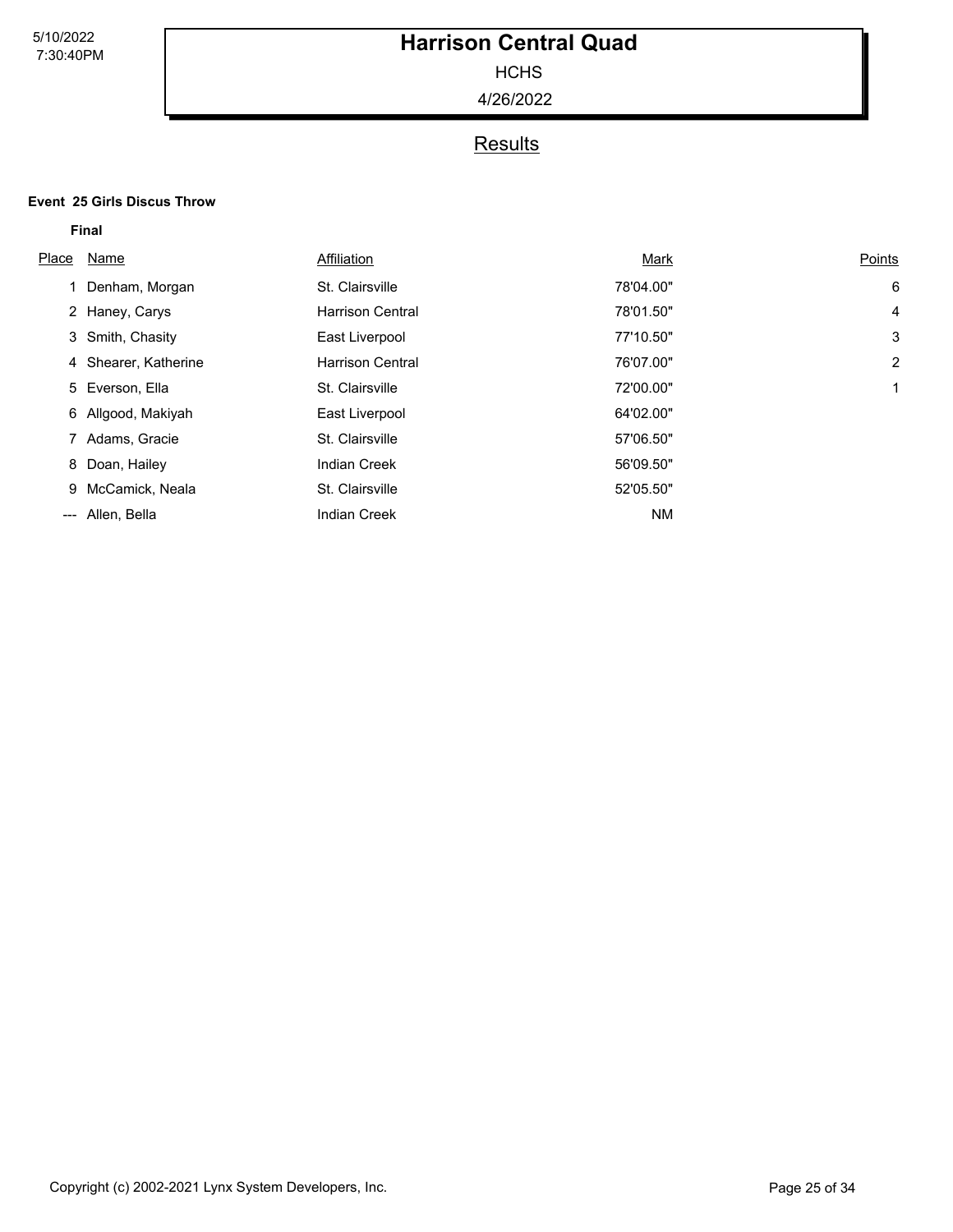**HCHS** 

4/26/2022

## **Results**

#### **Event 26 Boys Discus Throw**

**Round 1**

| <b>Place</b> | <b>Name</b>        | Affiliation             | <u>Mark</u> | Points |
|--------------|--------------------|-------------------------|-------------|--------|
|              | 1 Patrone, Perry   | St. Clairsville B       | 131'02.00"  | 6      |
|              | 2 Cope, Taylor     | <b>Harrison Central</b> | 129'04.00"  | 4      |
|              | 3 Zebbs, Jaiden    | St. Clairsville B       | 122'02.50"  | 3      |
|              | 4 Adams, Roger JR  | St. Clairsville         | 119'08.00"  | 2      |
|              | 5 Sproull, Grayden | <b>Harrison Central</b> | 119'00.50"  | 1      |
| 6            | Kasik, Nick        | St. Clairsville         | 104'00.50"  |        |
|              | 7 Boals, Hunter    | <b>Harrison Central</b> | 102'06.00"  |        |
| 8            | Ballog, Devin      | St. Clairsville         | 86'07.00"   |        |
| 9            | Ray, Dennis        | St. Clairsville         | 86'00.00"   |        |
| 10           | Ford, Zach         | <b>Indian Creek</b>     | 82'09.00"   |        |
| 11           | Rector, Marcus     | St. Clairsville B       | 81'05.50"   |        |
| 12           | Bodo, Bryson       | <b>Indian Creek</b>     | 77'01.00"   |        |
| 13           | Houser, Marshal    | <b>Indian Creek</b>     | 73'04.00"   |        |
| 14           | Cowans, Caleb      | Harrison Central        | 72'02.00"   |        |
| 15           | Ford, Logan        | <b>Indian Creek</b>     | 70'11.50"   |        |
|              | 16 Drapp, Sean     | <b>Harrison Central</b> | 61'10.50"   |        |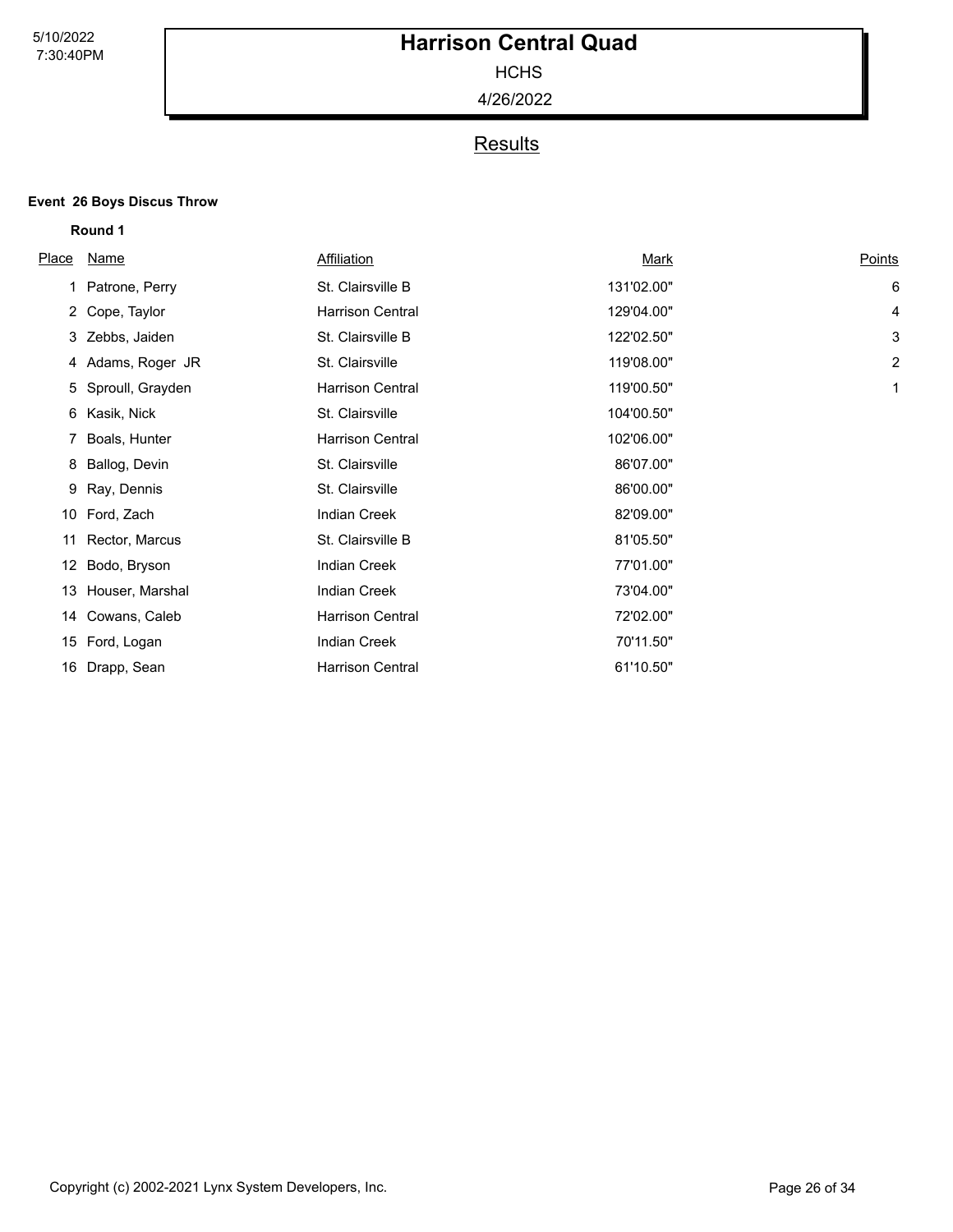**HCHS** 

4/26/2022

## **Results**

#### **Event 27 Girls High Jump**

**Round 1**

| Place | Name                   | Affiliation             | Mark      | Points         |
|-------|------------------------|-------------------------|-----------|----------------|
|       | 1 Andrews, Dacianelle  | East Liverpool          | 4'8.25"   | 6              |
|       | 2 Heatherington, Angel | St. Clairsville         | 4'8.00"   | $\overline{4}$ |
|       | 3 Rensi, Danica        | <b>Harrison Central</b> | 4'6.25"   | 3              |
|       | 4 DaRe', Alivia        | St. Clairsville         | 4'6.00"   | 2              |
|       | 5 Tuttle, Lacy         | St. Clairsville         | 4'2.00"   |                |
|       | 6 Dulkoski, Grace      | <b>Harrison Central</b> | 3'10.00"  |                |
|       | 7 Hercules, Kendal     | <b>Harrison Central</b> | <b>NH</b> |                |
|       | 7 Sedgmer, Maddie      | <b>Harrison Central</b> | <b>NH</b> |                |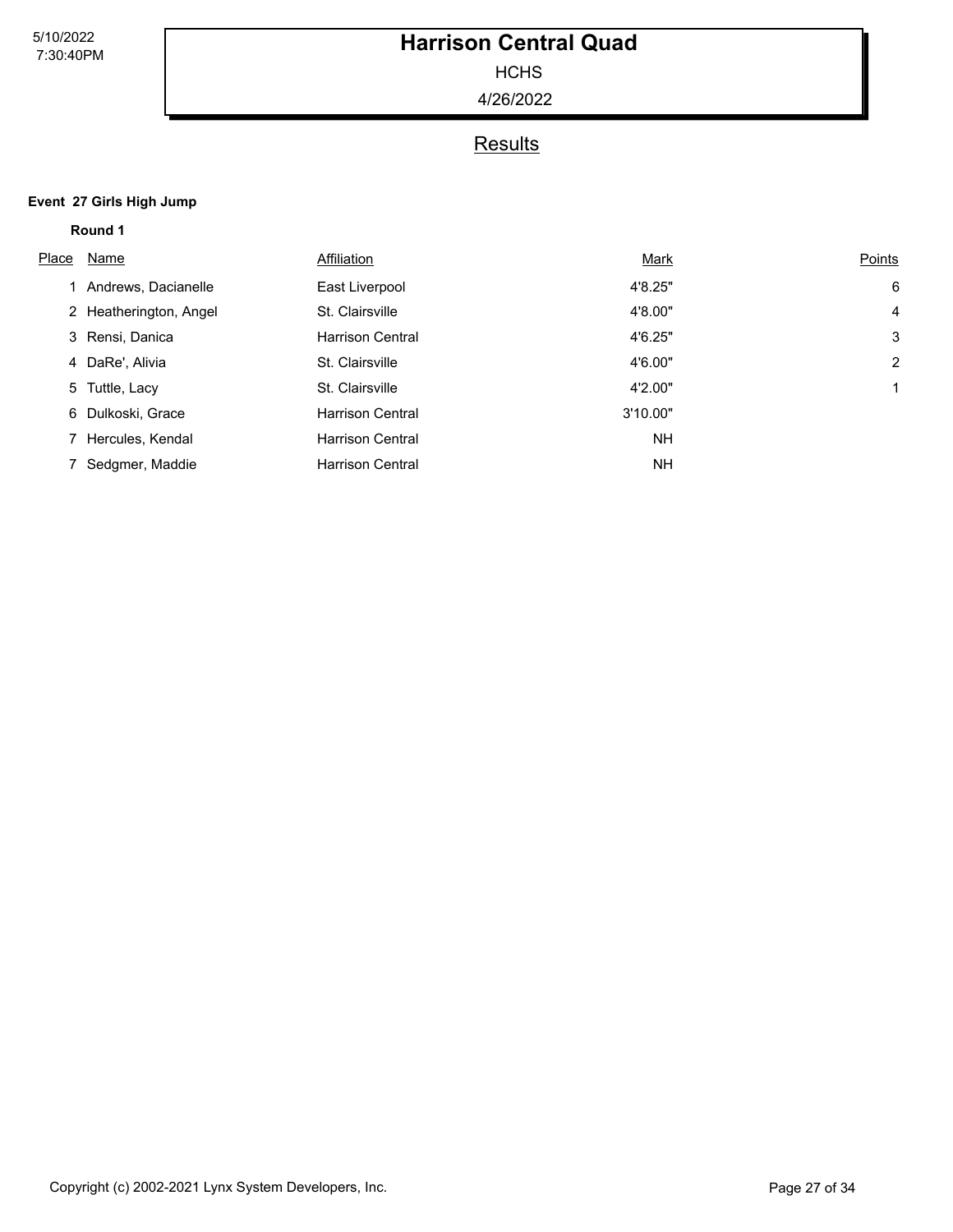**HCHS** 

4/26/2022

### **Results**

#### **Event 28 Boys High Jump**

| ×<br>. . |  |
|----------|--|
|----------|--|

| Place | Name           | Affiliation     | <u>Mark</u> | Wind       | <b>Points</b> |
|-------|----------------|-----------------|-------------|------------|---------------|
|       | Stoner, Kyle   | St. Clairsville | 5'08.00"    | <b>NWI</b> | 6             |
|       | 2 Spomer, Rece | St. Clairsville | 5'04.00"    | <b>NWI</b> |               |
|       | Porter, Luke   | St. Clairsville | 5'02.00"    | <b>NWI</b> | 3             |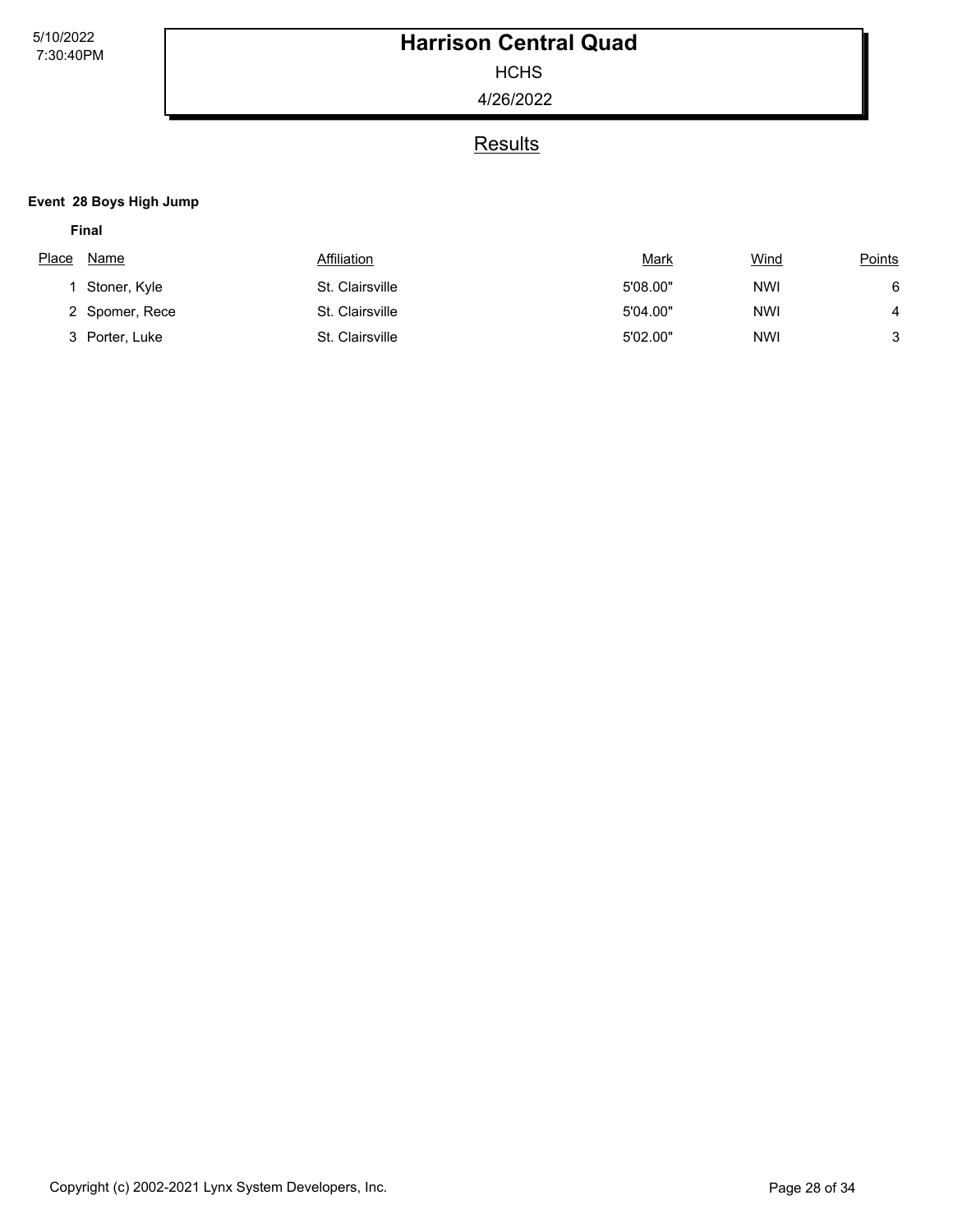**HCHS** 

4/26/2022

## **Results**

#### **Event 29 Girls Long Jump**

**Round 1**

| Place | Name                 | Affiliation             | Mark      | Wind       | Points         |
|-------|----------------------|-------------------------|-----------|------------|----------------|
|       | 1 Goudy, Grace       | <b>Harrison Central</b> | 15'03.50" | <b>NWI</b> | 6              |
|       | 2 Hiles, Jordan      | <b>Indian Creek</b>     | 14'05.50" | <b>NWI</b> | $\overline{4}$ |
|       | 3 Harbold, Kenzie    | <b>Harrison Central</b> | 14'03.75" | <b>NWI</b> | 3              |
|       | 4 Freshwater, Peyton | <b>Indian Creek</b>     | 14'03.50" | <b>NWI</b> | 2              |
|       | 5 Paterra, Ava       | <b>Indian Creek</b>     | 12'08.25" | <b>NWI</b> | $\mathbf 1$    |
|       | 6 Stock, Madie       | St. Clairsville         | 12'08.00" | <b>NWI</b> |                |
|       | 7 Bender, Maddy      | <b>Harrison Central</b> | 12'02.00" | <b>NWI</b> |                |
|       | 8 Elliot, Hayden     | <b>Harrison Central</b> | 11'11.00" | <b>NWI</b> |                |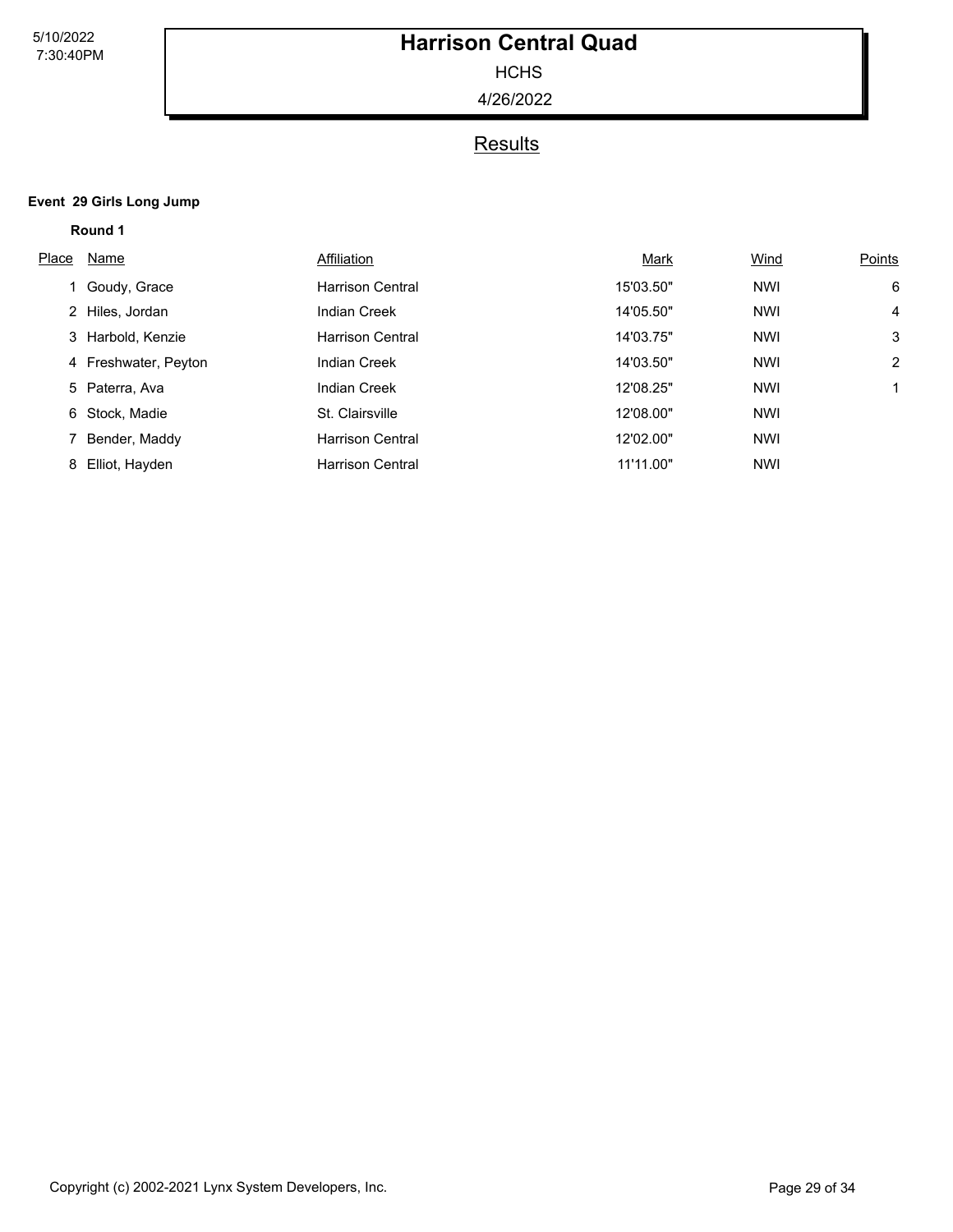**HCHS** 

4/26/2022

## **Results**

#### **Event 30 Boys Long Jump**

|              | Round 1              |                         |             |             |                |
|--------------|----------------------|-------------------------|-------------|-------------|----------------|
| <b>Place</b> | Name                 | Affiliation             | <u>Mark</u> | <u>Wind</u> | <b>Points</b>  |
|              | Kovach, Roan         | <b>Indian Creek</b>     | 17'09.50"   | <b>NWI</b>  | 6              |
|              | 2 Freshwater, Drake  | <b>Indian Creek</b>     | 17'05.50"   | <b>NWI</b>  | 4              |
| 3            | Madden-Little, Kaden | <b>Indian Creek</b>     | 16'07.00"   | NWI         | 3              |
| 4            | Malcomb, Brent       | <b>Harrison Central</b> | 16'04.00"   | <b>NWI</b>  | $\overline{2}$ |
| 5            | Walz, Kaleb          | St. Clairsville         | 16'03.00"   | <b>NWI</b>  | 1              |
| 6            | Miller, Luke         | St. Clairsville         | 14'04.50"   | <b>NWI</b>  |                |
| 7            | Brannan, Jakob       | St. Clairsville         | 14'01.50"   | <b>NWI</b>  |                |
| 8            | Smith, Tyler         | <b>Indian Creek</b>     | 14'00.50"   | <b>NWI</b>  |                |
| 9            | Porter, Luke         | St. Clairsville         | 14'00.00"   | <b>NWI</b>  |                |
| 10           | Forrester, Dean      | <b>Harrison Central</b> | 13'11.00"   | <b>NWI</b>  |                |
| 11           | Stack, Luke          | St. Clairsville         | 12'11.00"   | <b>NWI</b>  |                |
| 12           | White, Michael       | <b>Harrison Central</b> | 8'03.00"    | <b>NWI</b>  |                |
| 13           | Cowans, Caleb        | <b>Harrison Central</b> | <b>NM</b>   | <b>NWI</b>  |                |
| 13           | Ponzani, Matt        | St. Clairsville         | <b>NM</b>   | <b>NWI</b>  |                |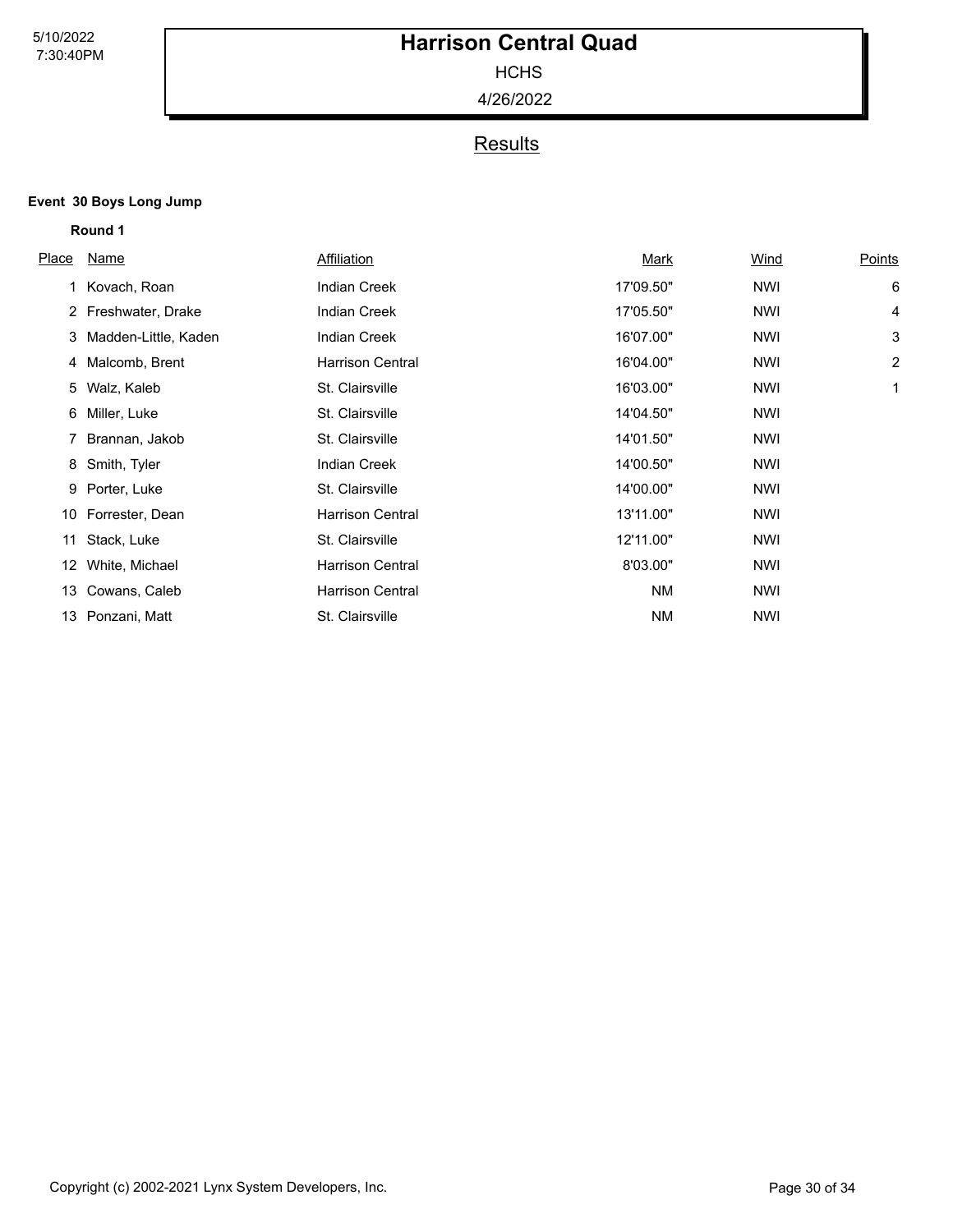**HCHS** 

4/26/2022

## **Results**

### **Event 31 Girls Shot Put Round 1**

| Place | Name                 | Affiliation             | Mark      | Points         |
|-------|----------------------|-------------------------|-----------|----------------|
|       | 1 Haney, Carys       | <b>Harrison Central</b> | 29'11.00" | 6              |
|       | 2 Smith, Chasity     | East Liverpool          | 27'10.00" | $\overline{4}$ |
|       | 3 Denham, Morgan     | St. Clairsville         | 24'09.00" | 3              |
|       | 4 Shearer, Katherine | <b>Harrison Central</b> | 24'07.00" | 2              |
|       | 5 Everson, Ella      | St. Clairsville         | 21'06.00" | 1              |
|       | 6 Doan, Hailey       | <b>Indian Creek</b>     | 21'02.00" |                |
|       | 7 Adams, Gracie      | St. Clairsville         | 20'08.00" |                |
|       | 8 McCamick, Neala    | St. Clairsville         | 19'06.00" |                |
|       | 9 Heffner, Morgan    | East Liverpool          | 13'01.00" |                |
|       | --- Allen, Bella     | <b>Indian Creek</b>     | <b>NM</b> |                |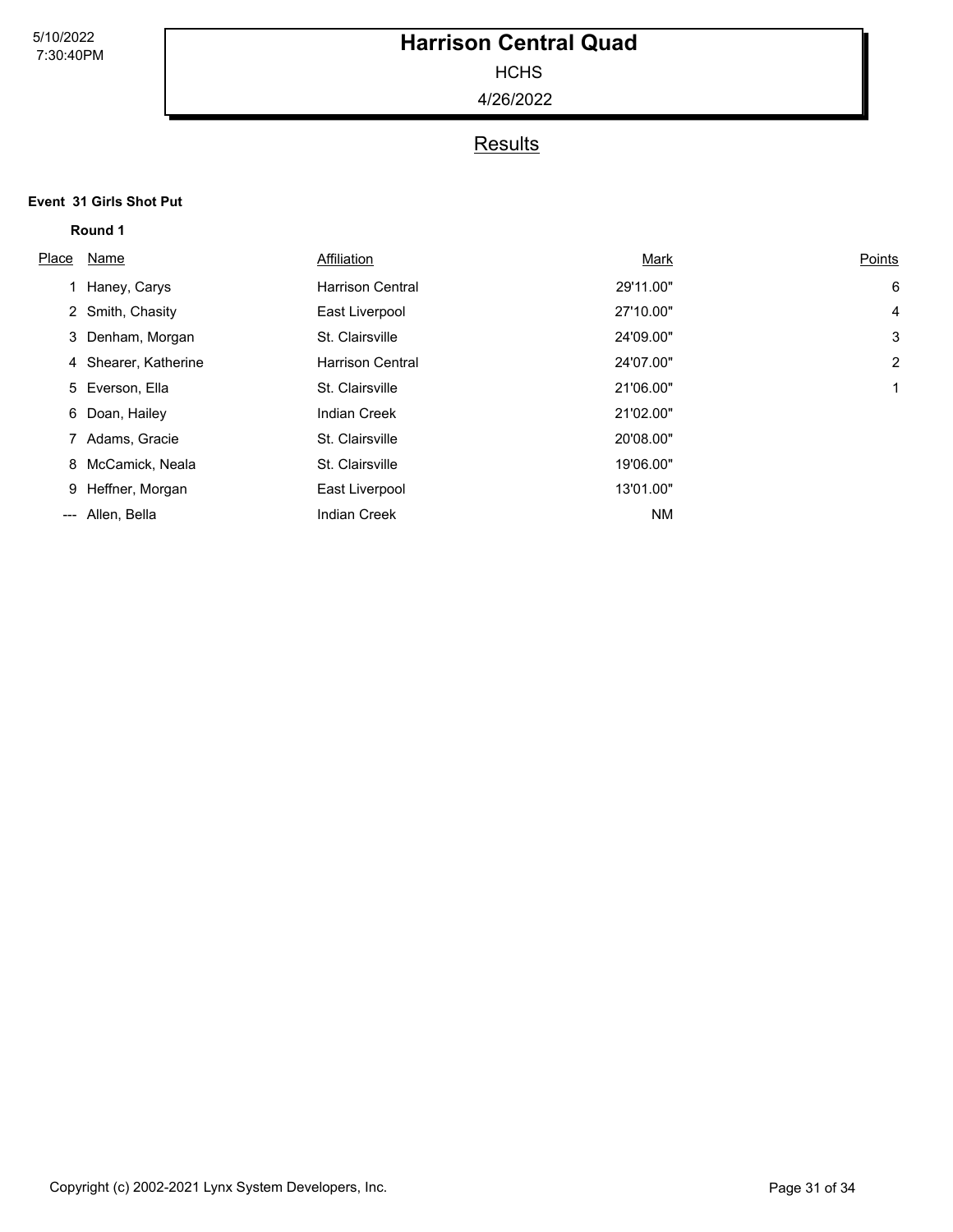**HCHS** 

4/26/2022

## **Results**

### **Event 32 Boys Shot Put Round 1**

| <u>Place</u> | Name                 | Affiliation             | <u>Mark</u> | Points |
|--------------|----------------------|-------------------------|-------------|--------|
|              | 1 Patrone, Perry     | St. Clairsville B       | 47'04.00"   | 6      |
|              | 2 Rector, Marcus     | St. Clairsville B       | 45'05.00"   | 4      |
|              | 3 Boals, Hunter      | <b>Harrison Central</b> | 40'05.00"   | 3      |
|              | 4 Cope, Taylor       | <b>Harrison Central</b> | 38'11.00"   | 2      |
| 5            | Cowans, Caleb        | <b>Harrison Central</b> | 38'06.00"   | 1      |
|              | 6 Sproull, Grayden   | <b>Harrison Central</b> | 37'07.00"   |        |
|              | 7 Bodo, Bryson       | <b>Indian Creek</b>     | 32'00.00"   |        |
|              | 8 Ford, Zach         | <b>Indian Creek</b>     | 30'07.00"   |        |
| 9            | Drapp, Sean          | <b>Harrison Central</b> | 29'03.00"   |        |
| 10           | Madden-Little, Kaden | <b>Indian Creek</b>     | 28'09.00"   |        |
| 11           | Howell, Colton       | <b>Harrison Central</b> | 24'00.00"   |        |
| 12           | Ford, Logan          | <b>Indian Creek</b>     | 23'01.00"   |        |
| 13           | Ray, Dennis          | St. Clairsville         | <b>NM</b>   |        |
| 13           | Brocklehurst, Alex   | St. Clairsville         | ΝM          |        |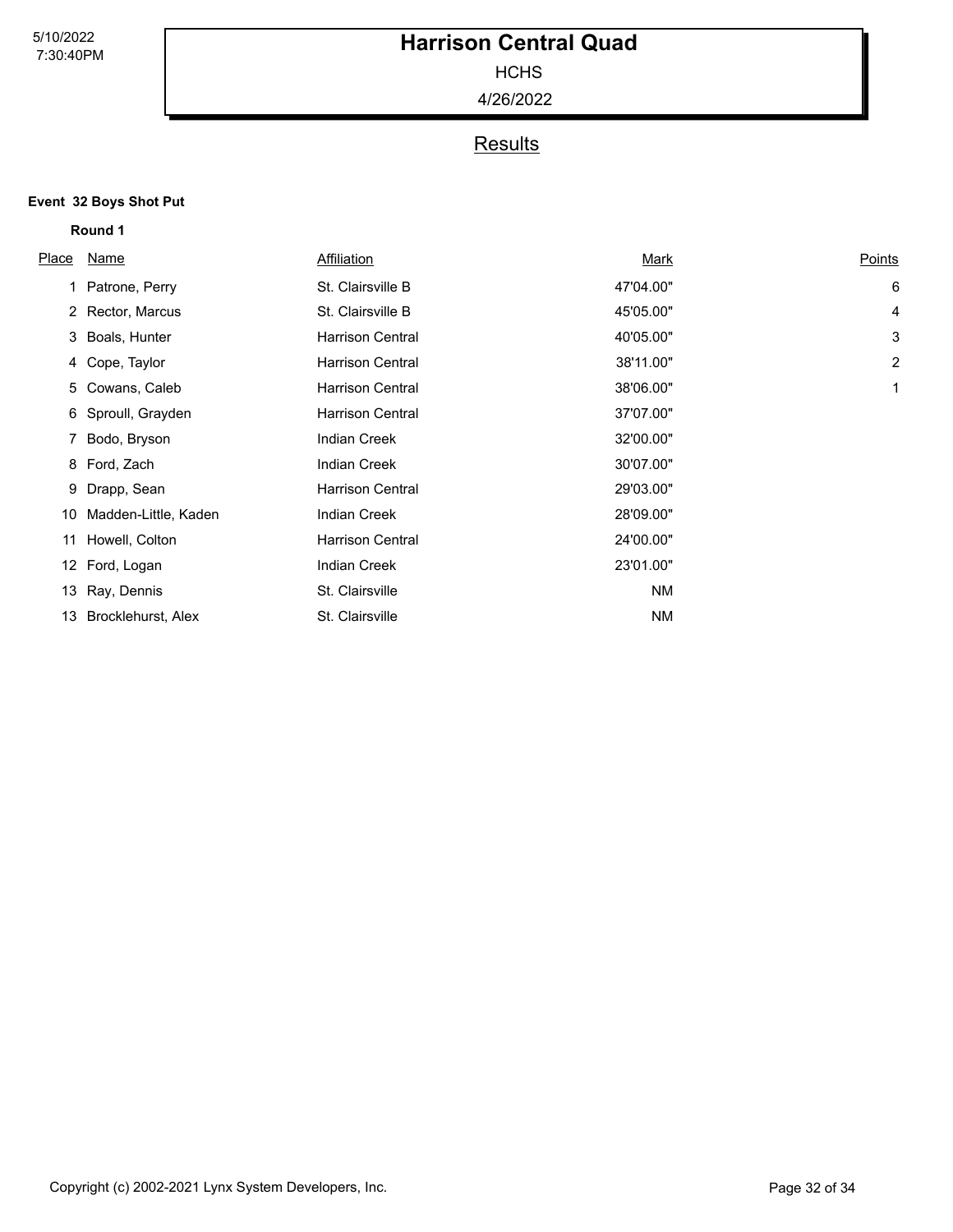**HCHS** 

4/26/2022

### **Results**

#### **Event 33 Girls Pole Vault**

| Place | Name                   | Affiliation     | <u>Mark</u> | <b>Points</b> |
|-------|------------------------|-----------------|-------------|---------------|
|       | Daubenmeyer, Claire    | St. Clairsville | 6'6.00"     |               |
|       | 2 Applegarth, Angelina | St. Clairsville | 6'0.00"     |               |